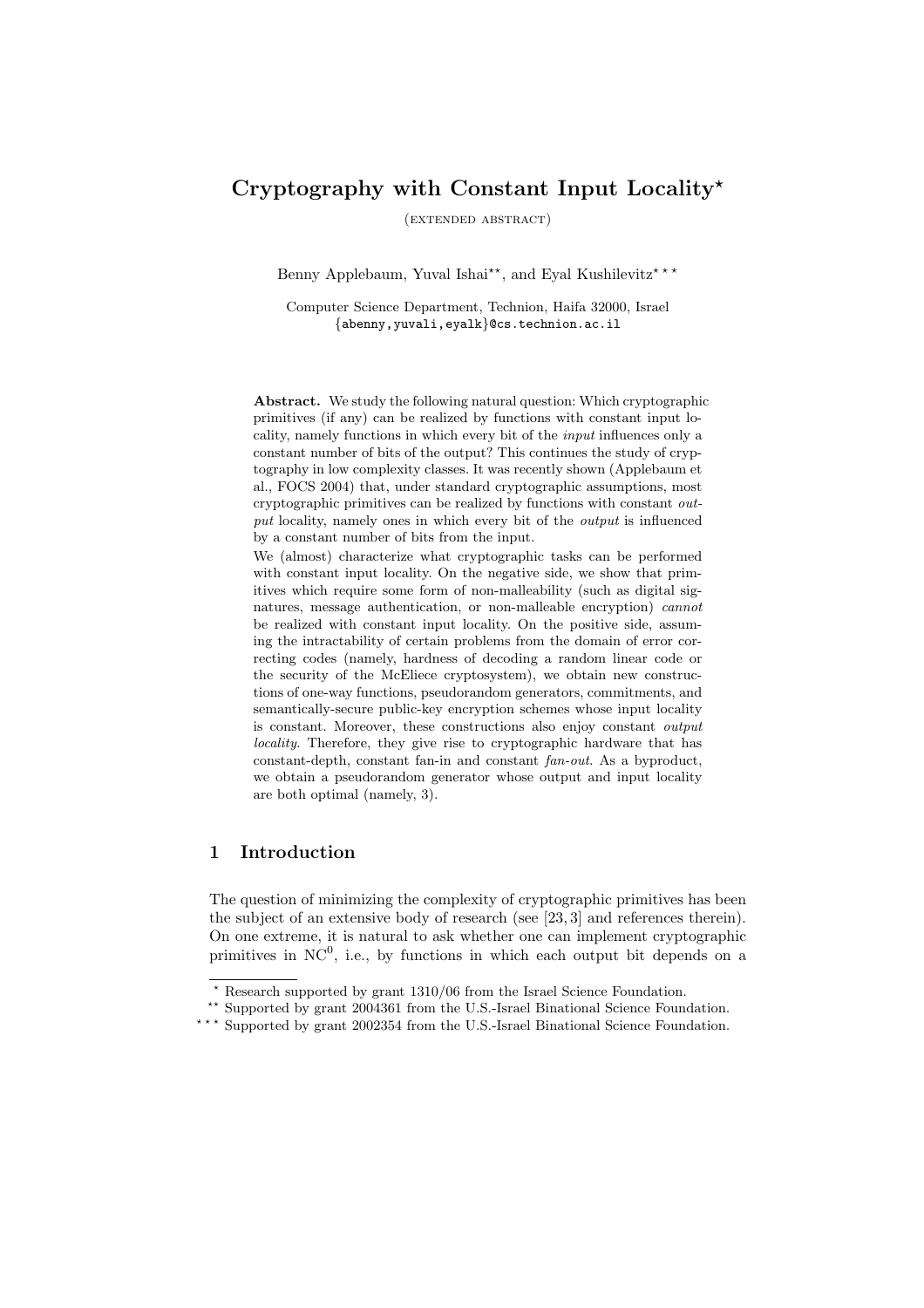constant number of input bits.<sup>1</sup> Few primitives, including pseudorandom functions [12], cannot even be realized in  $AC^0$  [20]; no similar negative results are known for other primitives. However, it was shown recently [3, 2] that, under standard assumptions, most cryptographic primitives can be realized by functions with output locality 4, namely by  $NC^{\overline{0}}$  functions in which each bit of the output depends on at most 4 bits of the input.

Another possible extreme is the complementary question of implementing cryptographic primitives by functions in which each input bit affects only a constant number of output bits. This was not settled by [3], and was suggested as an open problem. This natural question can be motivated from several distinct perspectives:

- (Theoretical examination of a common practice) A well known design principle for practical cryptosystems asserts that each input bit must affect many output bits. This principle is sometimes referred to as Confusion/Diffusion or Avalanche property. It is easy to justify this principle in the context of block-ciphers (which are theoretically modeled as pseudorandom functions or permutations), but is it also necessary in other cryptographic applications (e.g., stream ciphers)?
- $-$  (Hardware perspective) Unlike  $NC<sup>0</sup>$  functions, functions with both constant input locality and constant output locality can be computed by constant depth circuits with bounded fan-in and *bounded fan-out*. Hence, the parallel time complexity of such functions is constant in a wider class of implementation scenarios.
- (Complexity theoretic perspective) One can state the existence of cryptography in  $NC<sup>0</sup>$  in terms of average-case hardness of Constraint Satisfaction Problems in which each constraint involves a constant number of variables  $(k\text{-CSPs})$ . The new question can therefore be formulated in terms of  $k\text{-CSPs}$ with bounded occurrences of each variable. It is known that NP hardness and inapproximability results can be carried from the CSP setting to this setting [24, 6], hence it is interesting to ask whether the same phenomenon occurs with respect to cryptographic hardness as well.

Motivated by the above, we would like to understand which cryptographic tasks (if any) can be realized with constant input and output locality, or even with constant input locality alone.

Another question considered in this work, which was also posed in [3], is that of closing the (small) gap between positive results for cryptography with locality 4 and the impossibility of cryptography with locality 2. It was shown in [3] that the existence of a OWF with locality 3 follows from the intractability of decoding a random linear code. The possibility of closing this gap for other primitives remained open.

<sup>&</sup>lt;sup>1</sup> Equivalently,  $NC^0$  is the class of functions computed by boolean circuits of polynomial size, constant depth, and bounded fan-in gates. We will also mention the classes  $AC^{0}$  and  $NC^{1}$  which extend this class. Specifically, in  $AC^{0}$  we allow unbounded fan-in AND and OR gates, and in  $NC<sup>1</sup>$  the circuit depth is logarithmic.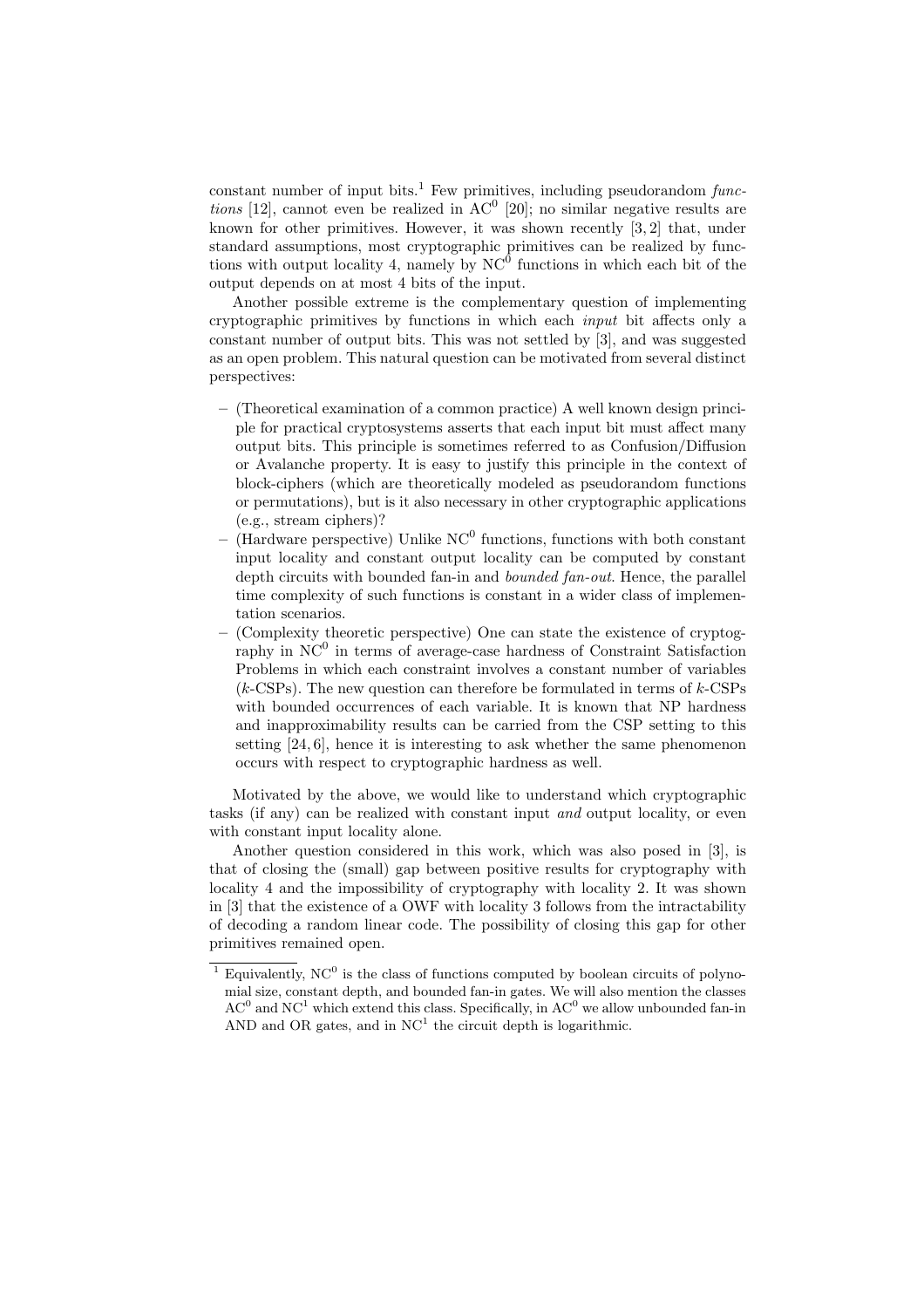#### 1.1 Our Results

We provide an almost full characterization of the cryptographic tasks that can be realized by functions with constant input locality. On the negative side, we show that primitives which require some form of non-malleability (e.g., signatures, MACs, non-malleable encryption schemes) cannot be realized with constant (or, in some cases, even logarithmic) input locality.

On the positive side, assuming the intractability of some problems from the domain of error correcting codes, we obtain constructions of pseudorandom generators, commitments, and semantically-secure public-key encryption schemes with constant input locality and constant output locality. In particular, we obtain the following results:

- For PRGs, we answer simultaneously both of the above questions. Namely, we construct a collection<sup>2</sup> of PRGs whose output locality and input locality are both 3. We show that this is optimal in both output locality and input locality. Our construction is based on the intractability of decoding a random linear code. Previous constructions of PRGs (or even OWFs) [4, 9] which enjoyed constant input locality and constant output locality at the same time, were based on non-standard intractability assumptions.
- We construct a non-interactive commitment scheme, in the common reference string model, in which the output locality of the commitment function is 4, and its input locality is 3. The security of this scheme also follows from the intractability of decoding a random linear code. (We can also get a non-interactive commitment scheme in the standard model under the assumption that there exists an explicit binary linear code that has a large minimal distance but is hard to decode.)
- We construct a semantically secure public-key encryption scheme whose encryption algorithm has input locality 3. This scheme is based on the security of the McEliece cryptosystem [21], an assumption which is related to the intractability of decoding a random linear code, but is seemingly stronger. Our encryption function also has constant output locality, if the security of the McEliece cryptosystem holds when it is instantiated with some error correcting code whose relative distance is constant.
- We show that MACs, signatures and non-malleable symmetric or public-key encryption schemes cannot be realized by functions whose input locality is constant or, in some cases, even logarithmic in the input length. In fact, we prove that even the weakest versions of these primitives (e.g., one-time secure MACs) cannot be constructed in this model.

### 1.2 Our Techniques

Our constructions rely on the machinery of randomized encoding, which was was explicitly introduced in [16] (under the algebraic framework of *randomizing* 

<sup>&</sup>lt;sup>2</sup> All of our collections are indexed by a public random key. That is,  ${G_z}_{z \in \{0,1\}^*}$  is a collection of PRGs if for every  $z$  the function  $G_z$  expands its input and the pair  $(z, G_z(x))$  is pseudorandom for random x and z.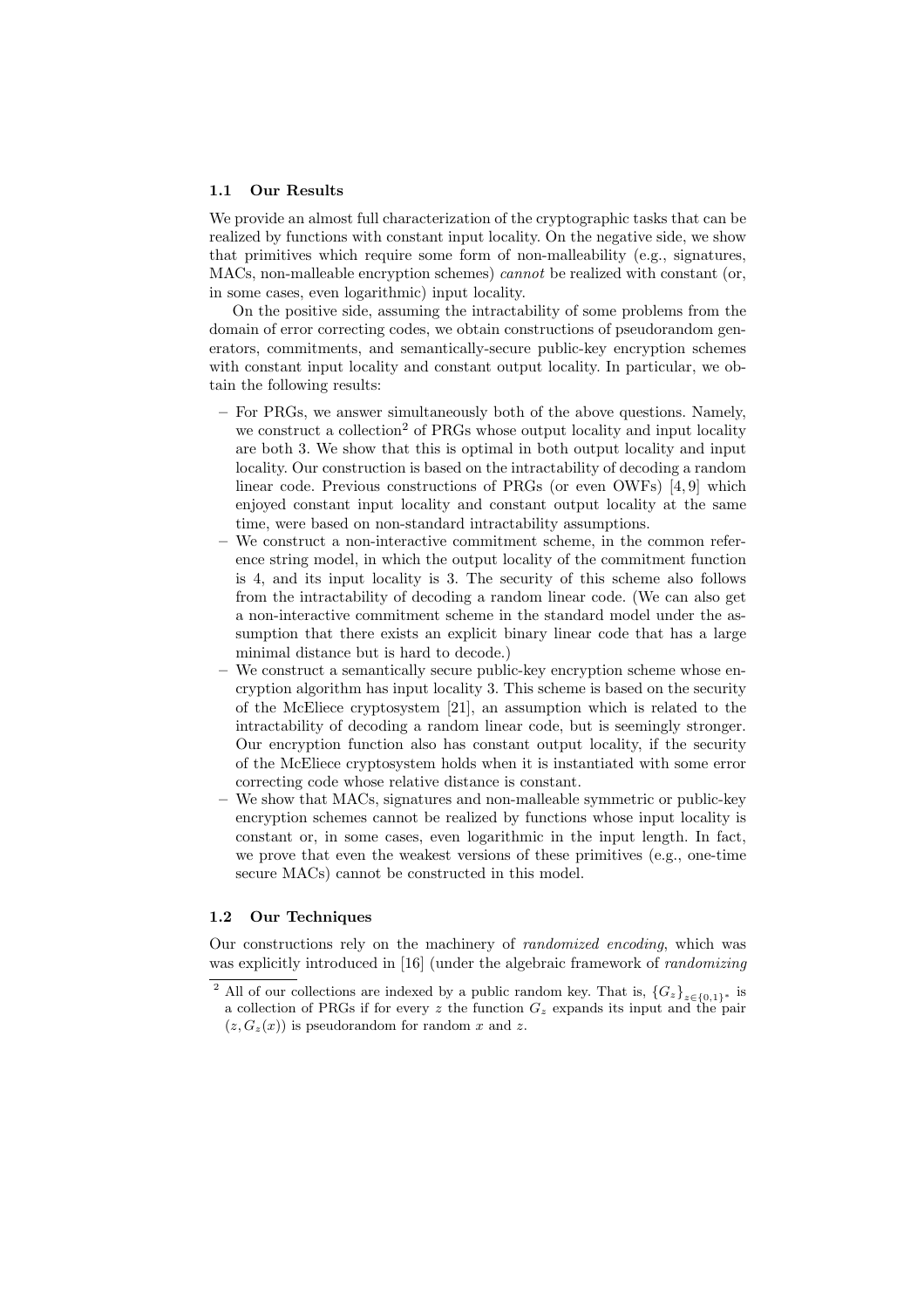polynomials) and was implicitly used, in weaker forms, in the context of secure multiparty computation (e.g., [19, 8]). A randomized encoding of a function  $f(x)$ is a randomized mapping  $\hat{f}(x, r)$  whose output distribution depends only on the output of  $f$ . Specifically, it is required that:  $(1)$  there exists a decoder algorithm that recovers  $f(x)$  from  $\hat{f}(x, r)$ , and (2) there exists a simulator algorithm that given  $f(x)$  samples from the distribution  $\hat{f}(x, r)$  induced by a uniform choice of r. That is, the distribution  $\hat{f}(x, r)$  hides all the information about x except for the value  $f(x)$ .

In [3] it was shown that the security of most cryptographic primitives is inherited by their randomized encoding. Suppose that we want to construct some cryptographic primitive  $P$  in some low complexity class WEAK. Then, we can try to encode functions from a higher complexity class STRONG by functions from WEAK. Now, if we have an implementation  $f$  of the primitive P in STRONG, we can replace f by its encoding  $\hat{f} \in \mathsf{WEAK}$  and obtain a lowcomplexity implementation of  $\overline{P}$ . This paradigm was used in [3, 2]. For example, it was shown that **STRONG** can be  $NC<sup>1</sup>$  and **WEAK** can be the class of functions whose output locality is 4.

However, it seems hard to adapt this approach to the current setting, since it is not clear whether there are non-trivial functions that can be encoded by functions with constant input locality. (In fact, we show that some very simple  $NC^0$ functions cannot be encoded in this class.) We solve this problem by introducing a new construction of randomized encodings. Our construction shows that there exists a complexity class  $\mathcal C$  of simple (but non-trivial) functions that can be encoded by functions with constant input locality. Roughly speaking, a function f is in C if each of its output bits can be written as a sum of terms over  $\mathbb{F}_2$  such that each input variable of  $f$  participates in a constant number of  $distinct$  terms, ranging over all outputs of  $f$ . Moreover, if the algebraic degree of theses terms is constant, then  $f$  can be encoded by a function with constant input locality as well as constant output locality. (In particular, all linear functions over  $\mathbb{F}_2$  admit such an encoding.)

By relying on the nice algebraic structure of intractability assumptions related to decoding random linear codes, and using techniques from [4], we construct PRGs, commitments and public-key encryption schemes in  $\mathcal C$  whose algebraic degree is constant. Then, we use the new construction to encode these primitives, and obtain implementations whose input locality and output locality are both constant.

Interestingly, unlike previous constructions of randomized encodings, the new encoding does not have a universal simulator nor a universal decoder; that is, one should use different decoders and simulators for different functions in C. This phenomenon is inherent to the setting of constant input locality and is closely related to the fact that MACs cannot be realized in this model. See Section 6.2 for a discussion.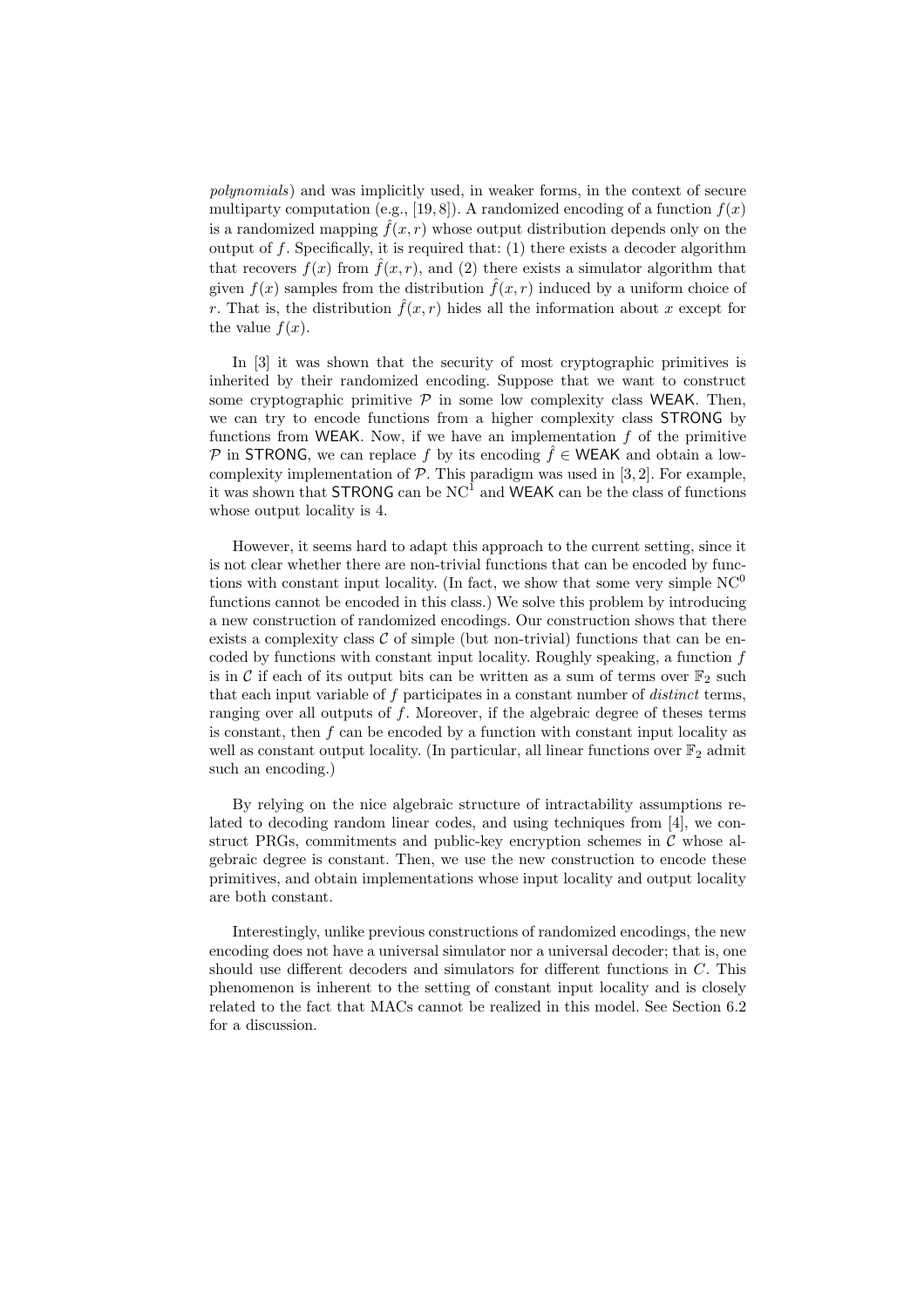#### 1.3 Previous Work

The existence of cryptographic primitives in  $NC<sup>0</sup>$  has been recently studied in [7, 22, 3]. Goldreich observed that a function whose output locality is 2 cannot even be one-way [9]. Cryan and Miltersen [7] proved that a PRG whose output locality is 3 cannot achieve a superlinear stretch; namely, it can only stretch  $n$ bits to  $n + O(n)$  bits. Mossel et al. [22] extended this impossibility to functions whose output locality is 4.

On the positive side, Goldreich [9] suggested an approach for constructing OWFs based on expander graphs, an approach whose conjectured security does not follow from any well-known assumption. This general construction can be instantiated by functions with constant output locality and constant input locality. Mossel et al. [22] constructed (non-cryptographic) ε-biased generators with (non-optimal) constant input and output locality. Applebaum et al. [3, 2] subsequently showed that: (1) the existence of many cryptographic primitives (including OWFs, PRGs, encryptions, signatures and hash functions) in  $NC<sup>1</sup>$  implies their existence with output locality 4; and (2) the existence of these primitives in  $NC<sup>1</sup>$  is implied by most standard cryptographic assumptions such as the intractability of factoring, discrete logarithms and lattice problems. They also constructed a OWF with (optimal) output locality 3 based on the intractability of decoding a random linear code. However, all these constructions did not achieve constant input locality. The constructions in [3] were also limited to PRGs with small (sub-linear) stretch, namely, one that stretches a seed of length  $n$  to a pseudorandom string of length  $n+o(n)$ . This problem was addressed by [4], who gave a construction of a linear-stretch PRG with (large) constant output locality under a non-standard assumption taken from [1]. In fact, the construction of [4] can also give an  $NC^0$  PRG with (large) constant input locality (under the same non-standard assumption).

## 2 Preliminaries

**Notation.** All logarithms in this paper are to the base 2. We use  $U_n$  to denote a random variable uniformly distributed over  $\{0, 1\}^n$ . We let  $H_2(\cdot)$  denote the binary entropy function, i.e., for  $0 < p < 1$ ,  $H_2(p) \stackrel{\text{def}}{=} -p \log(p) - (1-p) \log(1-p)$ . The *statistical distance* between discrete probability distributions  $Y$  and  $Y'$ , denoted  $SD(Y, Y')$ , is defined as the maximum, over all functions A, of the distinguishing advantage  $|\Pr[A(Y) = 1] - \Pr[A(Y') = 1]|$ .

A function  $\varepsilon(\cdot)$  is said to be *negligible* if  $\varepsilon(n) < n^{-c}$  for any constant  $c > 0$  and sufficiently large n. We will sometimes use  $neg(\cdot)$  to denote an unspecified negligible function. For two distribution ensembles  $\{X_n\}_{n\in\mathbb{N}}$  and  $\{Y_n\}_{n\in\mathbb{N}}$ , we write  $X_n \equiv Y_n$  if  $X_n$  and  $Y_n$  are identically distributed, and  $X_n \stackrel{\text{s}}{=} Y_n$  if the two ensembles are *statistically indistinguishable*; namely,  $SD(X_n, Y_n)$  is negligible in n. A weaker notion of closeness between distributions is that of computational indistinguishability: We write  $X_n \stackrel{c}{\equiv} Y_n$  if for every (non-uniform) polynomial-size circuit family  $\{A_n\}$ , the distinguishing advantage  $|\Pr(A_n(X_n) = 1] - \Pr[A_n(Y_n) = 1]|$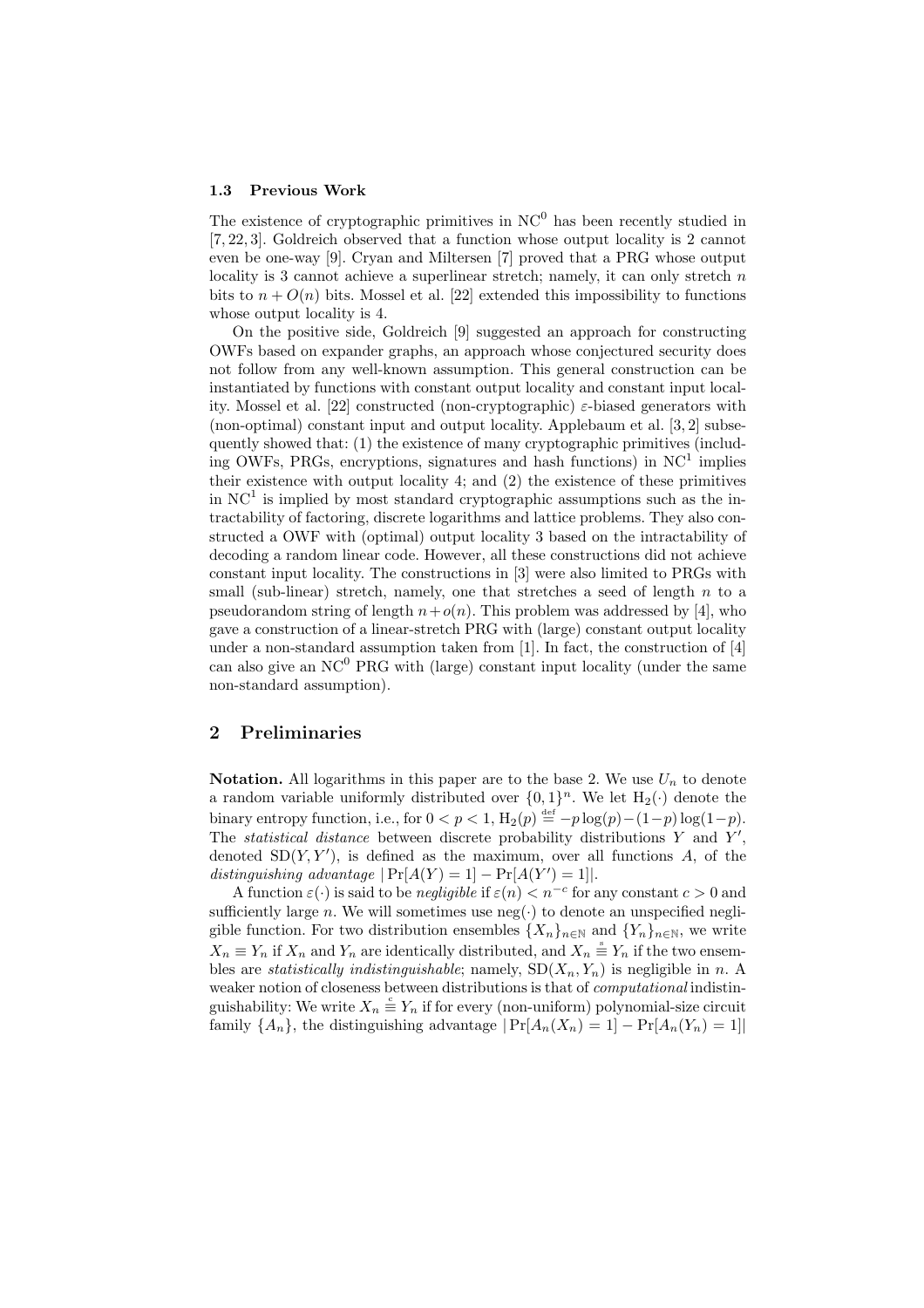is negligible. A distribution ensemble  $\{X_n\}_{n\in\mathbb{N}}$  is said to be *pseudorandom* if  $X_n \stackrel{\text{c}}{=} U_{m(n)}$  where  $m(n)$  is the length of strings over which  $X_n$  is distributed.

**Locality.** Let  $f : \{0,1\}^n \rightarrow \{0,1\}^s$  be a function. The *output locality* of f is c if each of its output bits depends on at most c input bits. The *locality* of an input variable  $x_i$  in f is c if at most c output bits depend on  $x_i$ . The input locality of  $f$  is  $c$  if the input locality of all the input variables of  $f$  is bounded by  $c$ . The output locality (resp. input locality) of a function family  $f: \{0,1\}^* \to \{0,1\}^*$  is c if for every n the restriction of f to n-bit inputs has output locality (resp. input locality)  $c$ . We envision circuits as having their inputs at the bottom and their outputs at the top. Hence, for functions  $l(n)$ ,  $m(n)$ , we let Local $\binom{m(n)}{l(n)}$  (resp. Local $l(n)$ ), Local $\binom{m(n)}{l(n)}$  denote the non-uniform class which includes all functions  $f: \{0,1\}^* \to \{0,1\}^*$  whose input locality is  $l(n)$  and output locality is  $m(n)$  (resp. whose input locality is  $l(n)$ , whose output locality is  $m(n)$ ). The uniform versions of these classes contain only functions that can be computed in polynomial time. (All of our positive results are indeed uniform.) Note that  $Local^{O(1)}$  is equivalent to the class NC<sup>0</sup> which is the class of functions that can be computed by constant depth circuits with bounded fan-in. Also, the class Local $O(1)$  is equivalent to the class of functions that can be computed by constant depth circuits with bounded fan-in and bounded fan-out.

### 2.1 Randomized Encoding

We review the notions of randomized encoding and randomizing polynomials from [16, 17, 3].

Definition 1. (Perfect randomized encoding [3]) Let  $f: \{0,1\}^n \rightarrow \{0,1\}^l$ be a function. We say that a function  $\hat{f}: \{0,1\}^n \times \{0,1\}^m \rightarrow \{0,1\}^s$  is a perfect randomized encoding of  $f$ , if there exist an algorithm  $B$ , called a decoder, and a randomized algorithm S, called a simulator, for which the following hold:

- perfect correctness.  $B(\hat{f}(x,r)) = f(x)$  for any input  $x \in \{0,1\}^n, r \in$  ${0,1}^m$ .
- $-$  perfect privacy.  $S(f(x)) \equiv \hat{f}(x, U_m)$  for any  $x \in \{0, 1\}^n$ .
- balance.  $S(U_l) \equiv U_s$ .
- stretch preservation.  $s (n + m) = l n$ , or equivalently  $m = s l$ .

We refer to the second input of  $\hat{f}$  as its *random input*, and to m and s as the randomness complexity and the output complexity of  $\hat{f}$ , respectively. The overall *complexity* (or complexity) of  $\hat{f}$  is defined to be  $m + s$ .

Definition 1 naturally extends to infinite functions  $f: \{0,1\}^* \to \{0,1\}^*$ . In this case, the parameters  $l, m, s$  are all viewed as functions of the input length n, and the algorithms  $B, S$  receive  $1<sup>n</sup>$  as an additional input. By default, we require f to be computable in  $poly(n)$  time whenever f is. In particular, both  $m(n)$  and  $s(n)$  are polynomially bounded. We also require both the decoder and the simulator to be efficient.

We will rely on the following composition property of randomized encodings.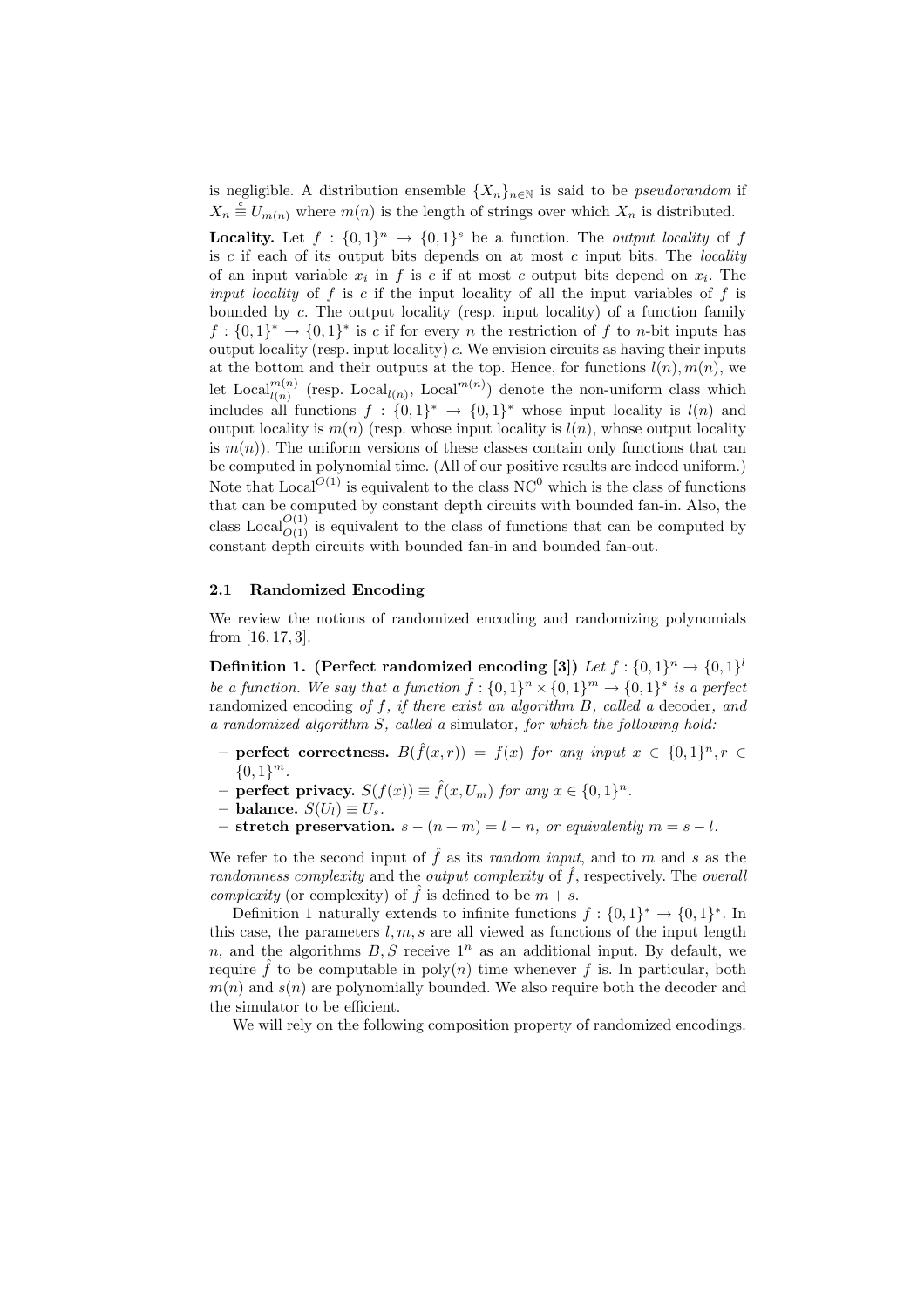Lemma 1 (Lemma 4.6 in [3]). (Composition) Let  $g(x, r_q)$  be a perfect encoding of  $f(x)$  and  $h((x, r_g), r_h)$  be a perfect encoding of  $g((x, r_g))$  (viewed as a single-argument function). Then, the function  $\hat{f}(x,(r_a,r_h)) \stackrel{\text{def}}{=} h((x,r_a),r_h)$  is a perfect encoding of f.

## 3 Randomized Encoding with Constant Input Locality

In this section we will show that functions with a "simple" algebraic structure (and in particular *linear* functions over  $\mathbb{F}_2$ ) can be encoded by functions with constant input locality. We begin with the following construction that shows how to reduce the input locality of a function which is represented as a sum of functions.

Construction 1. (Basic input locality construction) Let

$$
f(x) = (a(x) + b_1(x), a(x) + b_2(x), \dots, a(x) + b_k(x), c_1(x), \dots, c_l(x)),
$$

where  $f: \mathbb{F}_2^n \to \mathbb{F}_2^{k+l}$  and  $a, b_1, \ldots, b_k, c_1, \ldots, c_l : \mathbb{F}_2^n \to \mathbb{F}_2$ . The encoding  $\hat{f}$ :  $\mathbb{F}_2^{n+k} \to \mathbb{F}_2^{2k+l}$  is defined by:

$$
\hat{f}(x,(r_1,\ldots,r_k)) \stackrel{\text{def}}{=} (r_1+b_1(x),r_2+b_2(x),\ldots,r_k+b_k(x),a(x)-r_1,r_1-r_2,\ldots,r_{k-1}-r_k,c_1(x),\ldots,c_l(x)) .
$$

Note that after the transformation the function  $a(x)$  appears only once and therefore the locality of the input variables that appear in  $a$  is reduced. In addition, the locality of all the other original input variables does not increase.

**Lemma 2.** (Input locality lemma) Let f and  $\hat{f}$  be as in Construction 1. Then,  $\hat{f}$  is a perfect randomized encoding of f.

*Proof.* The encoding  $\hat{f}$  is stretch-preserving since the number of random inputs equals the number of additional outputs (i.e., k). Moreover, given a string  $\hat{y} =$  $\hat{f}(x,r)$  we can decode the value of  $f(x)$  as follows: To recover  $a(x) + b_i(x)$ , compute the sum  $y_i + y_{k+1} + y_{k+2} + \ldots + y_{k+i}$ ; To compute  $c_i(x)$ , simply take  $y_{2k+i}$ . This decoder never errs.

Fix some  $x \in \{0,1\}^n$ . Let  $y = f(x)$  and let  $\hat{y}$  denote the distribution  $\hat{f}(x, U_k)$ . To prove perfect privacy, note that: (1) the last l bits of  $\hat{y}$  are fixed and equal to  $y_{[k+1...k+l]}$ ; (2) the first k bits of  $\hat{y}$  are independently uniformly distributed; (3) the remaining bits of  $\hat{y}$  are uniquely determined by y and  $\hat{y}_1, \ldots, \hat{y}_k$ . To see (3), observe that, by the definition of  $\hat{f}$ , we have  $\hat{y}_{k+1} = y_1 - \hat{y}_1$ ; and for every (3), observe that, by the definition of j, we have  $y_k$ <br> $1 < i \leq k$ , we also have  $\hat{y}_{k+i} = y_i - \hat{y}_i - \sum_{j=1}^{i-1} \hat{y}_{k+j}$ .

Hence, define a perfect simulator as follows. Given  $y \in \{0,1\}^{k+l}$ , the simulator S chooses a random string r of length k, and outputs  $(r, s, y_{[k+1...k+l]}),$ where  $s_1 = y_1 - r_1$  and  $s_i = y_i - r_i - \sum_{j=0}^{i-1} s_j$  for  $1 < i \leq k$ . This simulator is also balanced as each of its outputs is a linear function that contains a fresh random bit. (Namely, the output bit  $S(y; r)_i$  depends on: (1)  $r_i$  if  $1 \le i \le k$ ; or (2)  $y_{i-k}$  if  $k+1 \leq i \leq 2k+l$ .) □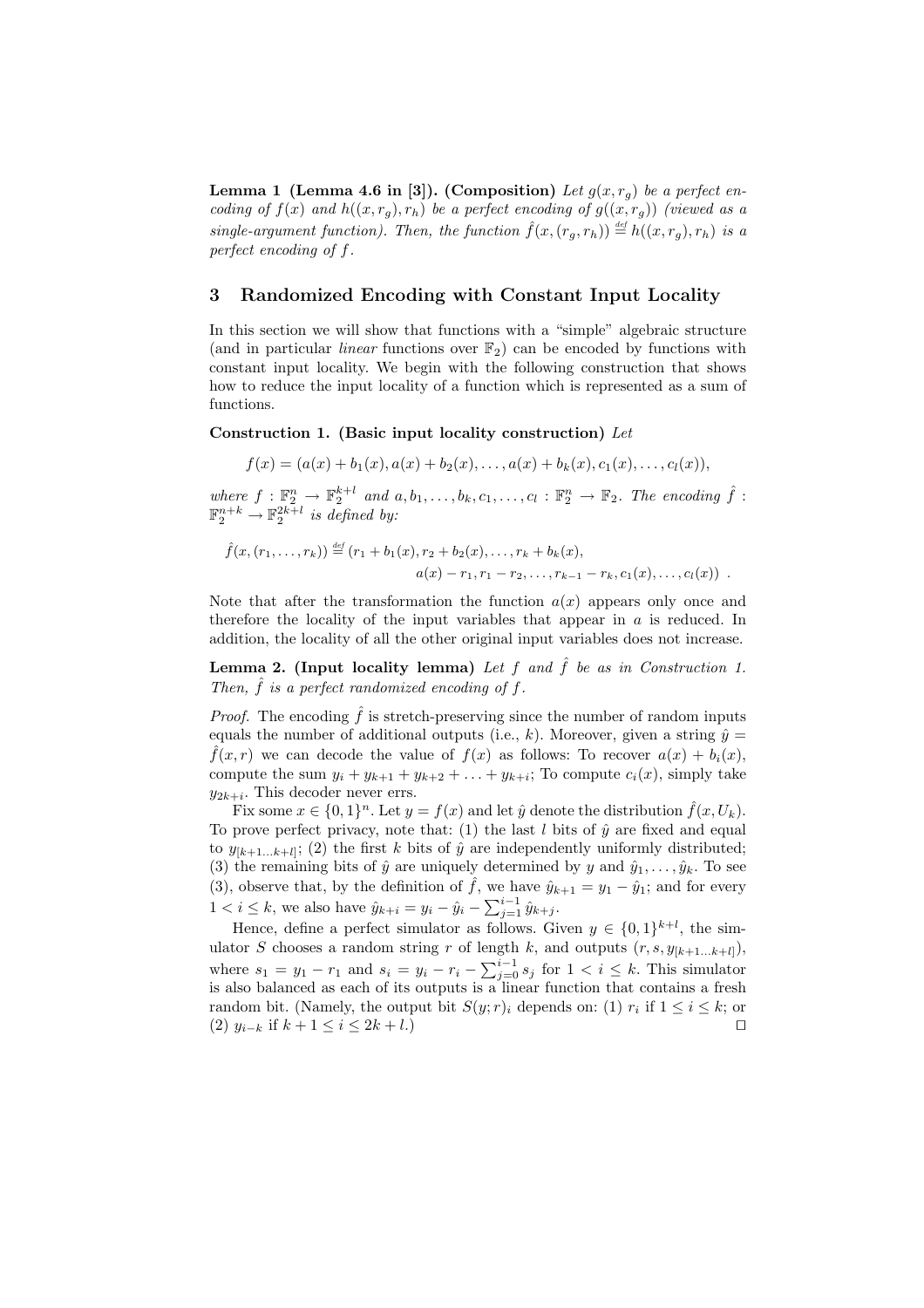An additive representation of a function  $f: \mathbb{F}_2^n \to \mathbb{F}_2^l$  is a representation in which each output bit is written as as a sum (over  $\mathbb{F}_2$ ) of functions of the in which each output bit is written as a sum (over  $\mathbb{F}_2$ ) of functions of the input x. That is, each output bit  $f_i$  can be written as  $f_i(x) = \sum_{a \in T_i} a(x)$ , where  $T_i$  is a set of boolean functions over n variables. We specify such an additive representation by an *l*-tuple  $(T_1, \ldots, T_l)$  where  $T_i$  is a set of boolean functions  $a: \mathbb{F}_2^n \to \mathbb{F}_2$ . We assume, without loss of generality, that none of the  $T_i$ 's contains the constant functions 0 or 1. The following measures are defined with respect to a given additive representation of f. For a function  $a: \mathbb{F}_2^n \to \mathbb{F}_2$ , define the *multiplicity* of a to be the number of  $T_i$ 's in which a appears, i.e.,  $\#a = |\{T_i \mid a \in T_i\}|.$  For a variable  $x_j$ , we define the *rank* of  $x_j$  to be the number of different boolean functions a which depend on  $x_j$  and appear in some number of different boolean functions a which depend on  $x_j$  and appear in set  $T_i$ . That is, rank $(x_j) = |\{a : \mathbb{F}_2^n \to \mathbb{F}_2 \mid a \text{ depends on } x_j, a \in T_1 \cup \dots \cup T_l\}|.$ 

**Theorem 2.** Let  $f : \mathbb{F}_2^n \to \mathbb{F}_2^l$  be a function, and fix some additive representation  $(T_1, \ldots, T_l)$  for f. Then f can be perfectly encoded by a function  $\hat{f}: \mathbb{F}_2^n \times \mathbb{F}_2^m \to \mathbb{F}_2^s$  such that the following hold:

- 1. The input locality of every  $x_j$  in  $\hat{f}$  is at most rank $(x_j)$ , and the input locality of the random inputs  $r_i$  of  $\hat{f}$  is at most 3.
- 2. If the output locality of f is i, then the output locality of  $\hat{f}$  is  $\max(i, 2)$ .
- 3. The randomness complexity of  $\hat{f}$  is  $m = \sum_{a \in T} \#a$ , where  $T = \bigcup_{i=1}^{l} T_i$ .

Proof. We will use the following convention. The additive representation of a function  $\hat{q}$  resulting from applying Construction 1 to a function q is the (natural) representation induced by the original additive representation of  $q$ . We construct  $\hat{f}$  iteratively via the following process. (1) Let  $f^{(0)} = f, i = 0$ . (2) For  $j = 1, \ldots, n$ do the following: (2a) while there exists a function a in  $f^{(i)}$  that depends on  $x_j$ , whose multiplicity is greater than 1, apply Construction 1 to  $f^{(i)}$ , let  $f^{(i+1)}$  be the resulting encoding and let  $i = i + 1$ . (3) Let  $\hat{f} = f^{(i)}$ . By Lemma 2, the function  $f^{(i)}$  perfectly encodes the function  $f^{(i-1)}$ , hence by the composition property of randomized encodings (Lemma 1), the final function  $\hat{f}$  perfectly encodes f. The first item of the theorem follows from the following observations: (1) In each iteration the input locality and the rank of each original variable  $x_i$  do not increase. (2) The multiplicity in  $\hat{f}$  of every function a that depends on some original input variable  $x_j$  is 1. (3) The input locality of the random inputs which are introduced by the locality construction is at most 3. The last two items of the theorem follow directly from the definition of Construction 1 and the construction of  $f$ .

### Remarks on Theorem 2.

1. By Theorem 2, every linear function admits an encoding of constant input locality, since each output bit can be written as a sum of degree 1 monomials. More generally, every function  $f$  whose canonic representation as a sum of monomials (i.e., each output bit is written as a sum of monomials) includes a constant number of monomials per input bit can be encoded by a function of constant input locality.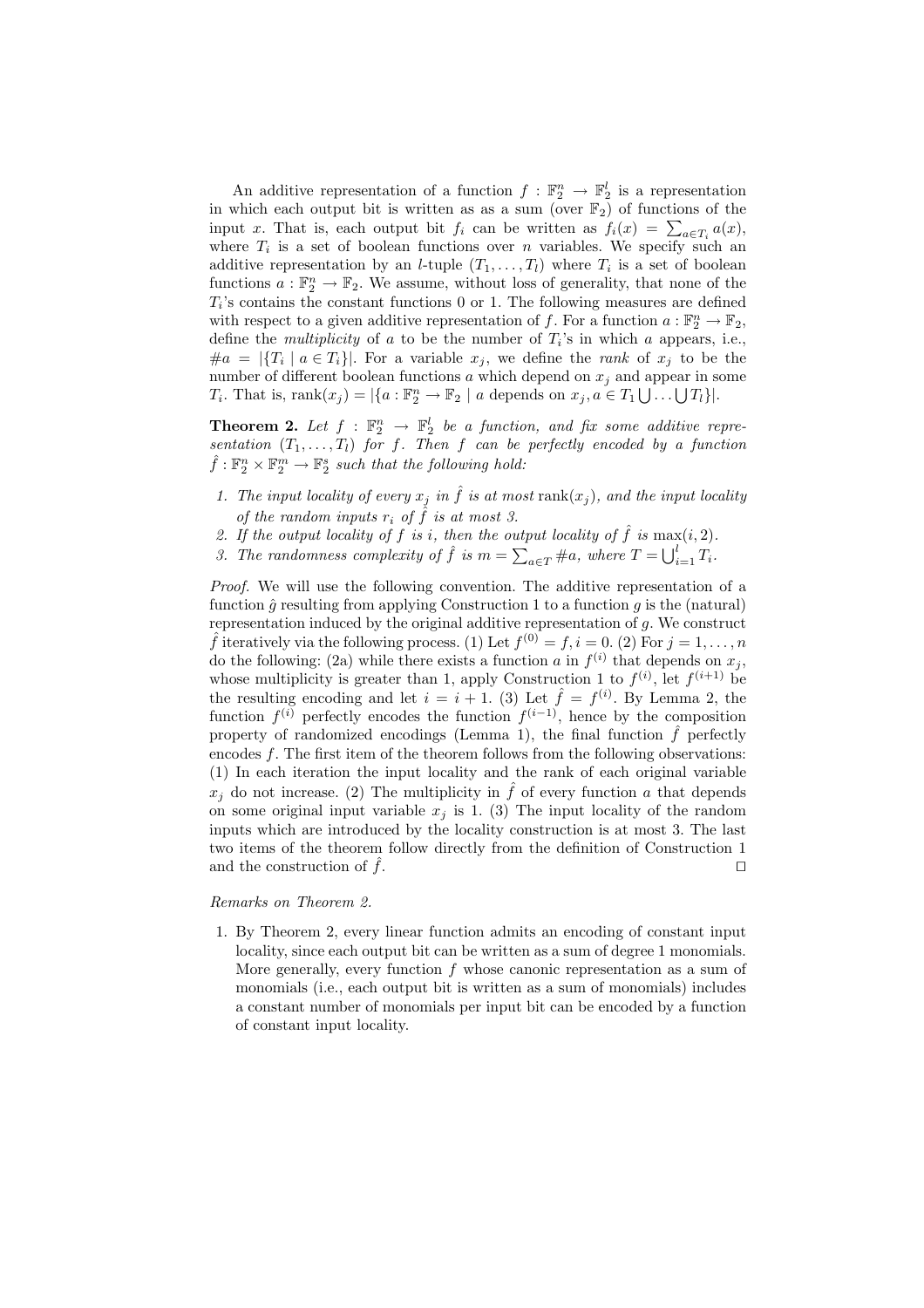- 2. Interestingly, Construction 1 does not provide a universal encoding for any natural class of functions (e.g., the class of linear functions mapping n bits into  $l$  bits). This is contrasted with previous constructions of randomized encoding with constant output locality (cf. [16, 17, 3]). In fact, in Section 6.1 we prove that there is no universal encoding with constant input locality for the class of linear function  $L : \mathbb{F}_2^n \to \mathbb{F}_2$ .
- 3. When Theorem 2 is applied to a function family  $f_n: \{0,1\}^n \to \{0,1\}^{l(n)}$ then the resulting encoding is uniform whenever the additive representation  $(T_1, \ldots, T_l)$  is polynomial-time computable.
- 4. In Section 6.1, we show that Theorem 2 is tight in the sense that for each integer i we can construct a function f in which the rank of  $x_1$  is i, and in every encoding  $\hat{f}$  of  $f$  the input locality of  $x_1$  is at least *i*.

In some cases we can combine Theorem 2 and the output-locality construction from [3, Construction 4.11] to derive an encoding which enjoys low input locality and output locality at the same time. In particular, we will use the following lemma which is implicit in [3].

**Lemma 3 (implicit in [3]).** Let  $f : \mathbb{F}_2^n \to \mathbb{F}_2^l$  be a function such that each of its output bits can be written as sum of monomials of degree d. Then, we can perfectly encode f by a function  $\hat{f}$  such that: (1) The output locality of  $\hat{f}$  is  $d+1$ ; (2) The rank of every original variable  $x_i$  in  $\hat{f}$  is equal to the rank of  $x_i$  in  $f$ ; (3) The new variables introduced by  $\hat{f}$  appear only in monomials of degree 1; hence their rank is 1.

By combining Lemma 3 with Theorem 2 we get:

**Corollary 1.** Let  $f : \mathbb{F}_2^n \to \mathbb{F}_2^l$  be a function. Fix some additive representation for f in which each output bit is written as a sum of monomials of degree (at most) d and the rank of each variable is at most  $\rho$ . Then, f can be perfectly encoded by a function  $\hat{f}$  of input locality max( $\rho$ , 3) and output locality  $d+1$ . Moreover, the resulting encoding is uniform whenever the additive representation is polynomial-time computable.

*Proof.* First, by Lemma 3, we can perfectly encode f by a function  $f' \in Local^{d+1}$ without increasing the rank of the input variables of  $f$ . Next, we apply Theorem  $2$ and perfectly encode f' by a function  $\hat{f} \in \text{Local}_{\text{max}(\rho,3)}^{\hat{d}+1}$ . By the composition property of randomized encodings (Lemma 1), the resulting function  $\hat{f}$  perfectly encodes f. Finally, the proofs of Theorem 2 and Lemma 3 both allow to efficiently transform an additive representation of the function f into an encoding  $\hat{f}$  in Local<sup>d+1</sup><sub>max( $\rho$ ,3)</sub>. Hence, the uniformity of f is inherited by  $\hat{f}$ .

We remark that Theorem 2 as well as Lemma 3 generalize to any finite field F. Hence, so does Corollary 1.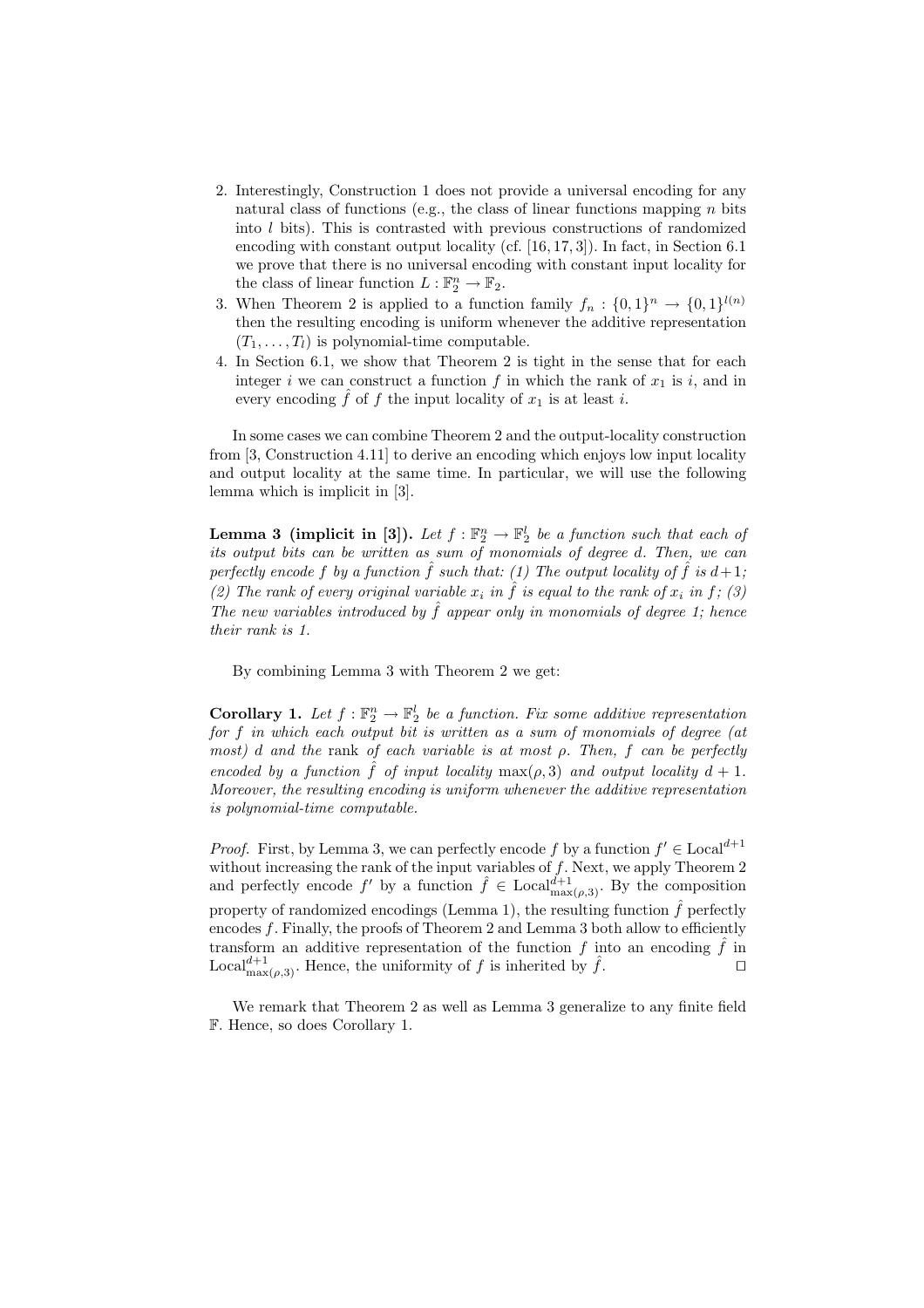## 4 Primitives with Constant Input Locality and Output Locality

## 4.1 Main Assumption: Intractability of Decoding Random Linear Code

Our positive results are based on the intractability of decoding a random linear code. In the following we introduce and formalize this assumption.

An  $(m, n, \delta)$  binary linear code is a n-dimensional linear subspace of  $\mathbb{F}_2^m$  in which the Hamming distance between each two distinct vectors (codewords) is at least  $\delta m$ . We refer to the ratio  $n/m$  as the rate of the code and to  $\delta$ as its (relative) distance. Such a code can be defined by an  $m \times n$  generator matrix whose columns span the space of codewords. It follows from the Gilbert– Varshamov bound that whenever  $n/m < 1-\text{H}_2(\delta)-\varepsilon$ , almost all  $m \times n$  generator matrices form  $(m, n, \delta)$ -linear codes. Formally,

Fact 3 ([26]). Let  $0 < \delta < 1/2$  and  $\varepsilon > 0$ . Let  $n/m \le 1 - H_2(\delta) - \varepsilon$ . Then, a randomly chosen  $m \times n$  generator matrix generates an  $(m, n, \delta)$  code with probability  $1-2^{-(\varepsilon/2)m}$ .

A proof of the above version of the Gilbert–Varshamov bound can be found in [25, Lecture 5].

**Definition 2.** Let  $m(n) \leq \text{poly}(n)$  be a code length parameter, and  $0 \leq \mu(n) \leq$  $1/2$  be a noise parameter. We say that  $\mathrm{CODE}(m, \mu)$  is intractable if for every polynomial-time adversary A,

$$
\Pr[A(C, Cx + e) = x] \le \text{neg}(n),
$$

where C is an  $m(n) \times n$  random binary generator matrix,  $x \leftarrow U_n$ , and  $e \in$  ${0,1}^m$  is a random error vector in which each entry is chosen to be 1 with probability  $\mu$  (independently of other entries), and arithmetic is over  $\mathbb{F}_2$ .

Typically, we let  $m(n) = O(n)$  and  $\mu$  be a constant such that  $n/m(n)$  $1 - H_2(\mu + \varepsilon)$  where  $\varepsilon > 0$  is a constant. Hence, by Fact 3, the random code C is, with overwhelming probability, an  $(m, n, \mu + \varepsilon)$  code. Note that, except with negligible probability, the noise vector flips less than  $\mu + \varepsilon$  of the bits of y. In this case, the fact that the noise is random (rather than adversarial) guarantees, by Shannon's coding theorem (for random linear codes), that  $x$  will be unique with overwhelming probability. That is, roughly speaking, we assume that it is intractable to correct  $\mu n$  random errors in a random linear code of relative distance  $\mu + \varepsilon > \mu$ . The plausibility of such an assumption is supported by the fact that a successful adversary would imply a major breakthrough in coding theory. Similar assumptions were put forward in [13, 5, 10].

We will rely on the following Lemma of [5].

**Lemma 4.** Let  $m(n)$  be a code length parameter, and  $\mu(n)$  be a noise parameter. If  $\mathrm{CODE}(m, \mu)$  is intractable then the distribution  $(C, Cx + e)$  is pseudorandom, where  $C, x$  and e are as in Definition 2.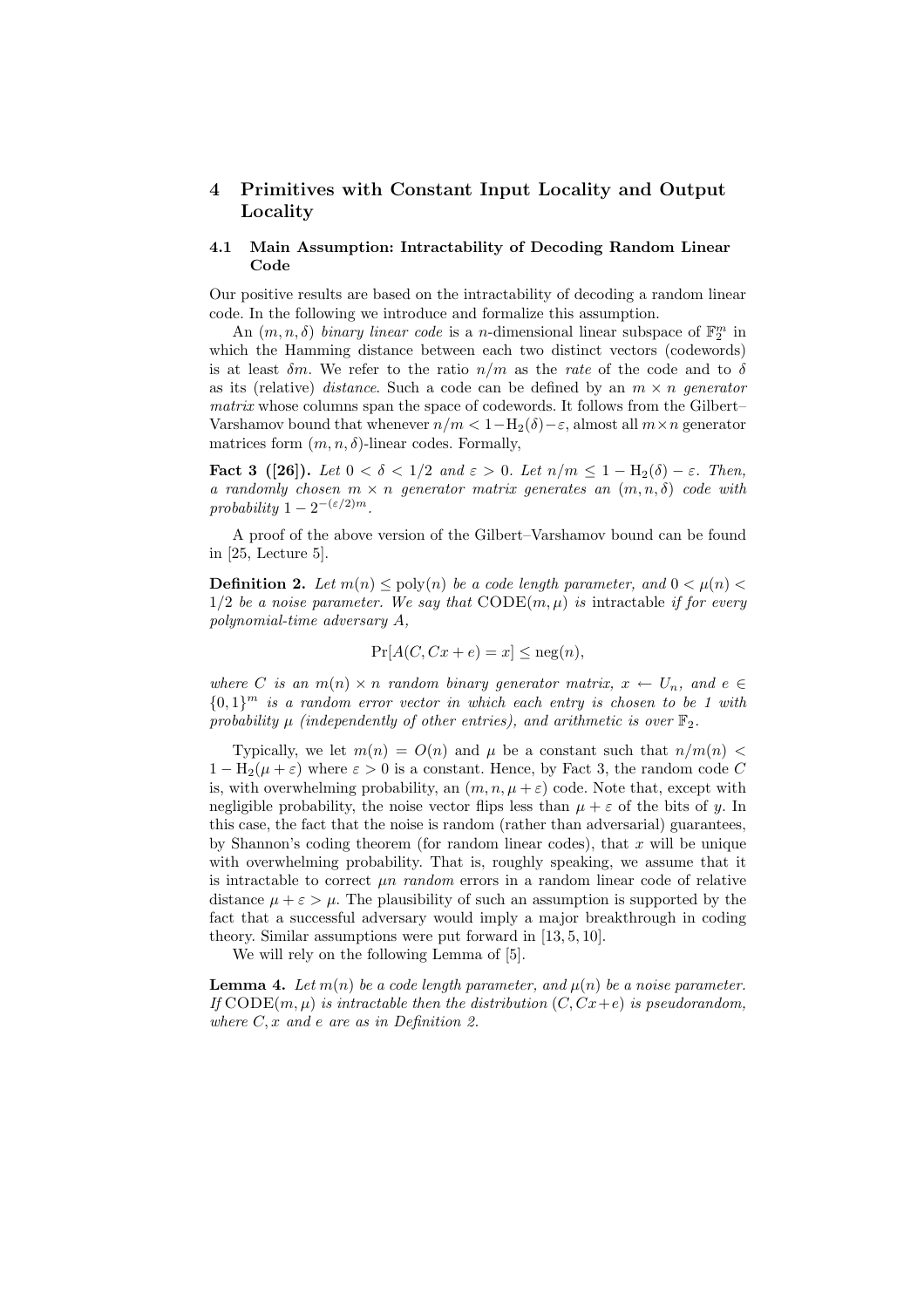# $4.2$  Pseudorandom Generator in Local<sup>3</sup>

A pseudorandom generator  $(PRG)$  is an efficiently computable function  $G$  which expands its input and its output distribution  $G(U_n)$  is pseudorandom. An efficiently computable collection of functions  ${G_z}_{z\in\{0,1\}^*}$  is a PRG collection if for every z, the function  $G_z$  expands its input and the pair  $(z, G_z(x))$  is pseudorandom for random  $x$  and  $z$ . We show that pseudorandom generators (and therefore also one-way functions and one-time symmetric encryption schemes) can be realized by Local<sub> $O(1)$ </sub> functions. Specifically, we get a PRG in Local<sup>3</sup><sub>3</sub>. In the full version we also show that such a PRG has optimal output locality and optimal input locality. We rely on the following assumption.

Assumption 4. The problem  $\mathrm{CODE}(13n, 1/4)$  is intractable.

Note that the code considered here is of rate  $n/m = 1/13$  which is strictly smaller than  $1-H_2(\frac{1}{3})$ . Therefore, except with negligible probability, its relative distance is at least  $\frac{1}{3}$ . Hence the above assumption roughly says that it is intractable to correct  $n/4$  random errors in a random linear code of relative distance  $\frac{1}{3}$ . (We did not attempt to optimize the constant 13 in the above.)

Let  $m(n) = 13n$ . Let  $C \leftarrow U_{m(n) \times n}$ ,  $x \leftarrow U_n$  and  $e \in \{0, 1\}^m$  be a random error vector of rate  $1/4$ , that is, each of the entries of e is 1 with probability  $1/4$ (independently of the other entries). By Lemma 4, the distribution  $(C, Cx + e)$ is pseudorandom under the above assumption. Since the noise rate is  $1/4$ , it is natural to sample the noise distribution e by using  $2m$  random bits  $r_1, \ldots, r_{2m}$ and letting the *i*-th bit of e be the product of two fresh random bits, i.e.,  $e_i =$  $r_{2i-1} \cdot r_{2i}$ . We can now define the mapping  $f(C, x, r) = (C, Cx + e(r))$  where  $e(r) = (r_{2i-1} \cdot r_{2i})_{i=1}^m$ . The output distribution of f is pseudorandom, however, f is not a PRG since it does not expand its input. In [4], it was shown how to bypass this problem by applying a randomness extractor. Namely, the following function was shown to be a PRG:  $G(C, x, r, s) = (C, Cx + e(r), \text{Ext}(r, s))$ . Although the setting of parameters in [4] is different than ours, a similar solution works here as well. We rely on the leftover hashing lemma of [15] and base our extractor on a family of pairwise independent hash functions (which is realized by the mapping  $x \mapsto Ax + b$  where A is a random matrix and b is a random vector).<sup>3</sup>

**Construction 5.** Let  $m = 13n$  and let  $t = [1.1 \cdot m]$ . Define the function

$$
G(x, C, r, A, b) \stackrel{\text{\tiny def}}{=} (C, Cx + e(r), Ar + b, A, b),
$$

where  $x \in \{0,1\}^n$ ,  $C \in \{0,1\}^{m \times n}$ ,  $r \in \{0,1\}^{2m}$ ,  $A \in \{0,1\}^{t \times 2m}$ , and  $b \in \{0,1\}^t$ .

**Theorem 6.** Under Assumption 4, the function G defined in Construction 5 is a PRG.

<sup>3</sup> We remark that in [4] one had to rely on a specially made extractor in order to maintain the large stretch of the PRG. In particular, the leftover hashing lemma could not be used there.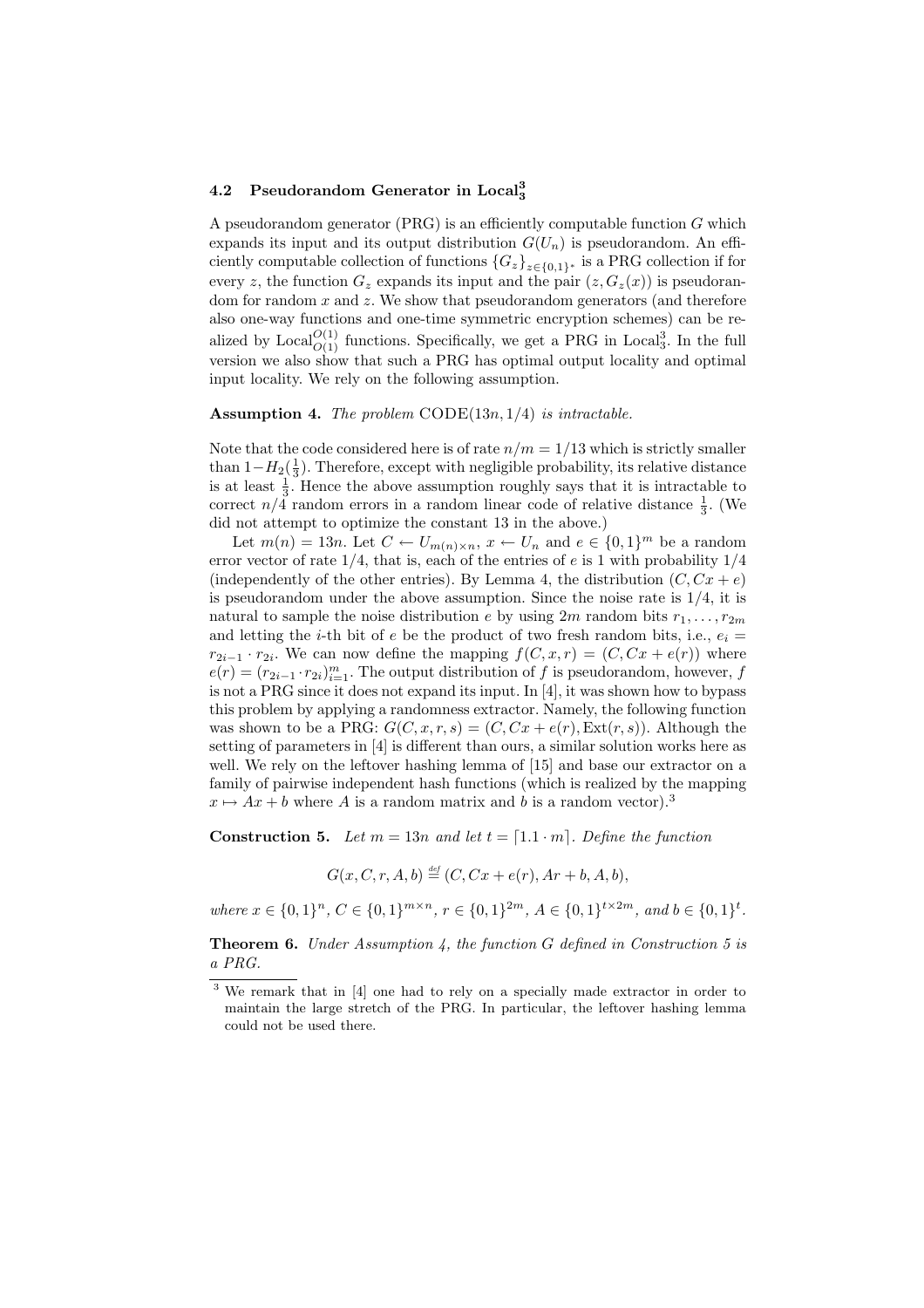The proof of the above theorem is deferred to the full version of this paper. From now on, we fix the parameters  $m, t$  according to Construction 5. We can redefine the above construction as a collection of PRGs by letting  $C, A, b$  be the keys of the collection. Namely,

$$
G_{C,A,b}(x,r) = (Cx + e(r), Ar + b).
$$

We can now prove the main theorem of this section.

**Theorem 7.** Under Assumption  $\lambda$ , there exists a collection of pseudorandom generators  ${G_z}_{z \in \{0,1\}^{p(n)}}$  in Local<sub>3</sub>. Namely, for every  $z \in \{0,1\}^{p(n)}$ , it holds that  $G_z \in Local_3^3$ .

*Proof.* Fix C, A, b and write each output bit of  $G_{C,A,b}(x,r)$  as a sum of monomials. Note that in this case, each variable  $x_i$  appears only in degree 1 monomials, and each variable  $r_i$  appears only in the monomial  $r_{2i-1}r_{2i}$  and also in degree 1 monomials. Hence, the rank of each variable is at most 2. Moreover, the (algebraic) degree of each output bit of  $G_{C,A,b}$  is at most 2. Therefore, by Corollary 1, we can perfectly encode the function  $G_{C,A,b}$  by a function  $\hat{G}_{C,A,b}$  in Local<sup>3</sup>. In [3, Lemma 6.1] it was shown that a uniform perfect encoding of a PRG is also a PRG. Thus, we get a collection of PRGs in Local<sup>3</sup> . The contract of  $\Box$ 

We can rely on Theorem 7 to obtain a one-time semantically-secure symmetric encryption scheme  $(E, D)$  whose encryption algorithm is in Local<sup>3</sup> (see [2, Construction 4.3]). (This scheme allows to encrypt an arbitrary polynomially long message with a short key.) A similar approach can be also used to give multiple message security, at the price of requiring the encryption and decryption algorithms to maintain a synchronized state. The results of Section 4.4 give a direct construction of public-key encryption (hence also symmetric encryption) with constant input locality under the stronger assumption that the McEliece cryptosystem is one-way secure.

# $4.3 \quad \rm {Commitment \ in \ Local}_3^4$

We will consider a non-interactive commitment scheme in the common reference string (CRS) model. In such a scheme, the sender and the receiver share a common public random key  $k$  (that can be selected once and be used in many invocations of the scheme). To commit to a bit  $b$ , the sender computes the commitment function  $\text{Con}_{k}(b, r)$  that outputs a commitment c using the randomness r, and sends the output to the receiver. To open the commitment, the sender sends the randomness  $r$  and the committed bit  $b$  to the receiver who checks whether the opening is valid by computing the function  $\text{Rec}_k(c, b, r)$ . The scheme should be both (computationally) hiding and (statistically) binding. Hiding requires that  $c = \text{Com}_k(b, r)$  keep b computationally secret. Binding means that, except with negligible probability over the choice of the random public key, it is impossible for the sender to open its commitment in two different ways.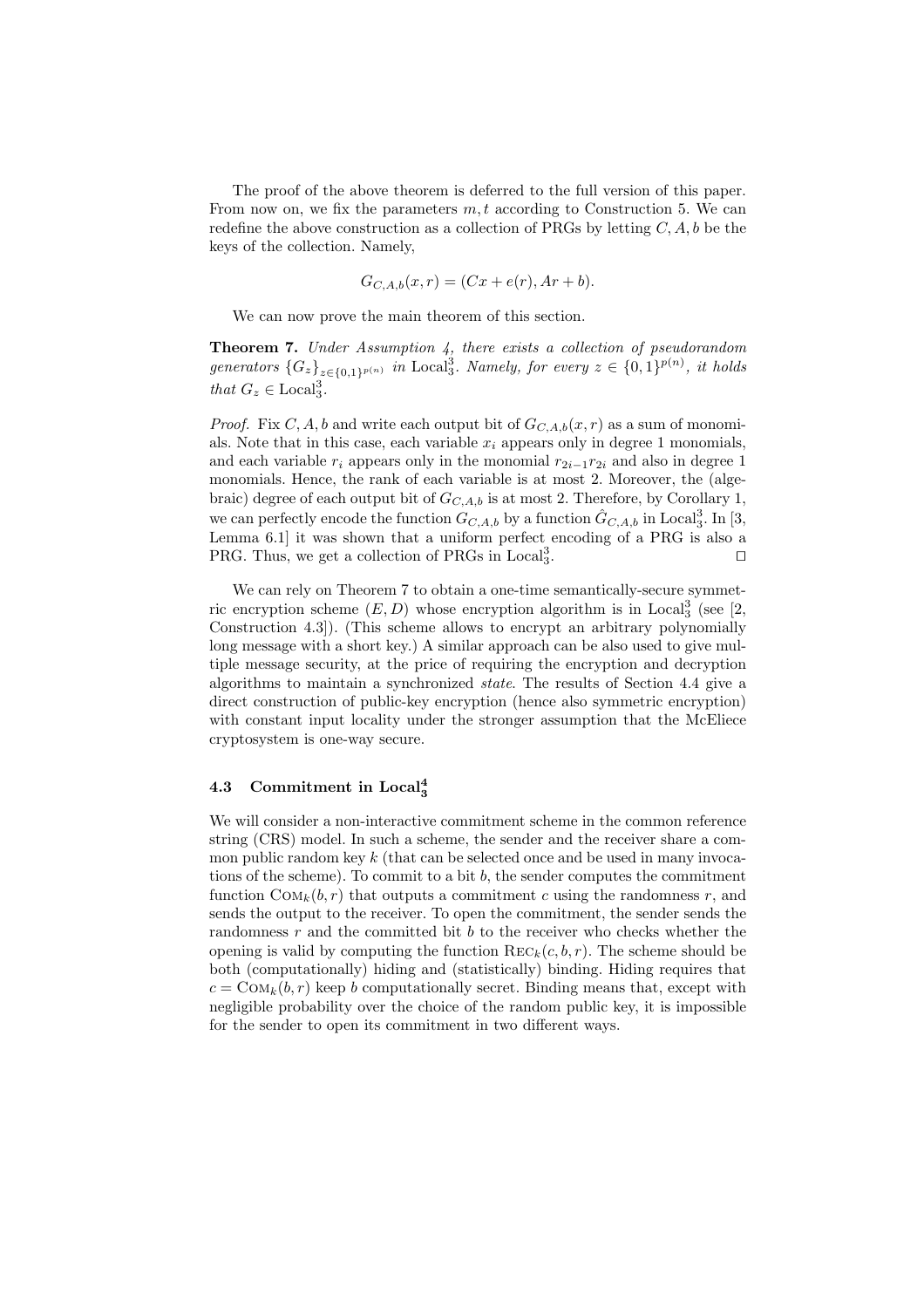We construct a commitment scheme in  $Local_3^4$ , i.e., a commitment of input locality 3 and output locality 4. Let c be a constant that satisfies  $c > \frac{1}{1-H_2(1/4)}$ . Let  $m = m(n) = \lfloor cn \rfloor$ . Then, by Fact 3, a random  $m \times n$  generator matrix generates, except with negligible probability (i.e.,  $2^{-\Omega(m)} = 2^{-\Omega(n)}$ ), a code whose relative distance is  $1/4 + \varepsilon$ , for some constant  $\varepsilon > 0$ . The public key of our scheme will be a random  $m(n) \times n$  generator matrix C. To commit to a bit b, we first choose a random information word  $x \in \{0,1\}^n$  and hide it by computing  $Cx + e$ , where  $e \in \{0,1\}^m$  is a noise vector of rate 1/8, and then take the exclusive-or of b with a hardcore bit  $\beta(x)$  of the above function. That is, we send the receiver the value  $(Cx + e, b + \beta(x))$ . In particular, we can use the Goldreich-Levin [14] hardcore bit and get

$$
COM_C(b, (x, r, s)) = (Cx + e(r), s, b + \langle x, s \rangle),
$$

where r is a random 3m-bit string,  $e(r) = (r_1r_2r_3, r_4r_5r_6, \ldots, r_{3m-2}r_{3m-1}r_{3m}),$  s is a random *n*-bit string and  $\langle \cdot, \cdot \rangle$  denotes inner product (over  $\mathbb{F}_2$ ). Assuming that  $CODE(m, 1/8)$  is intractable, this commitment hides the committed bit b. (This is so because  $\langle x, s \rangle$  is unpredictable given  $(C, Cx + e, s)$ , cf. [10, Construction 4.4.2.]) Suppose that the relative distance of C is indeed  $1/4 + \varepsilon$ . Then, if e contains no more than  $1/8 + \varepsilon/2$  ones, x is uniquely determined by  $Cx + e$ . Of course, the sender might try to cheat and open the commitment ambiguously by claiming that the weight of the error vector is larger than  $1/8 + \varepsilon/2$ . Hence, we let the receiver verify that the Hamming weight of the noise vector  $e$  given to him by the sender in the opening phase is indeed smaller than  $1/8 + \varepsilon/2$ . This way, the receiver will always catch a cheating sender (assuming that C is indeed a good code). Note that an honest sender will be rejected only if its randomly chosen noise vector is heavier than  $1/8 + \varepsilon/2$ , which, by a Chernoff bound, happens with negligible probability (i.e.,  $e^{-\Omega(m)} = e^{-\Omega(n)}$ ) as the noise rate is 1/8. Hence, the pair (Com, Rec) defined above is indeed a commitment scheme. When C is fixed, the rank and algebraic degree of the function  $COM_C$ are 2 and 3 (with respect to the natural representation as a sum of monomials). Hence, by Corollary 1, we can encode COM<sub>C</sub> by a function  $\hat{COM}_C \in Local_3^4$ . By [3], this encoding is also a commitment scheme. Summarizing, we have:

**Theorem 8.** Let c be a constant that satisfies  $c > \frac{1}{1-H_2(1/4)}$ , and  $m = m(n) =$ [cn]. If  $\text{CODE}(m, 1/8)$  is intractable, then there exists a commitment scheme (COM, REC) in Local<sup>4</sup><sub>3</sub>; i.e., for every public key C, we have  $COM_C \in Local_3^4$ .

We remark that we can eliminate the use of the CRS by letting  $C$  be a generator matrix of some fixed error correcting error whose relative distance is large (i.e., 1/4 or any other constant) in which decoding is intractable. For example, one might use the dual of a BCH code.

# 4.4 Semantically Secure Public-Key Encryption in  $\operatorname{Local}_3^{O(1)}$

We construct a semantically-secure public-key encryption scheme (PKE) whose encryption algorithm is in  $Local_{O(1)}^{O(1)}$ . Our scheme is based on the McEliece cryptosystem [21]. We begin by reviewing the general scheme proposed by McEliece.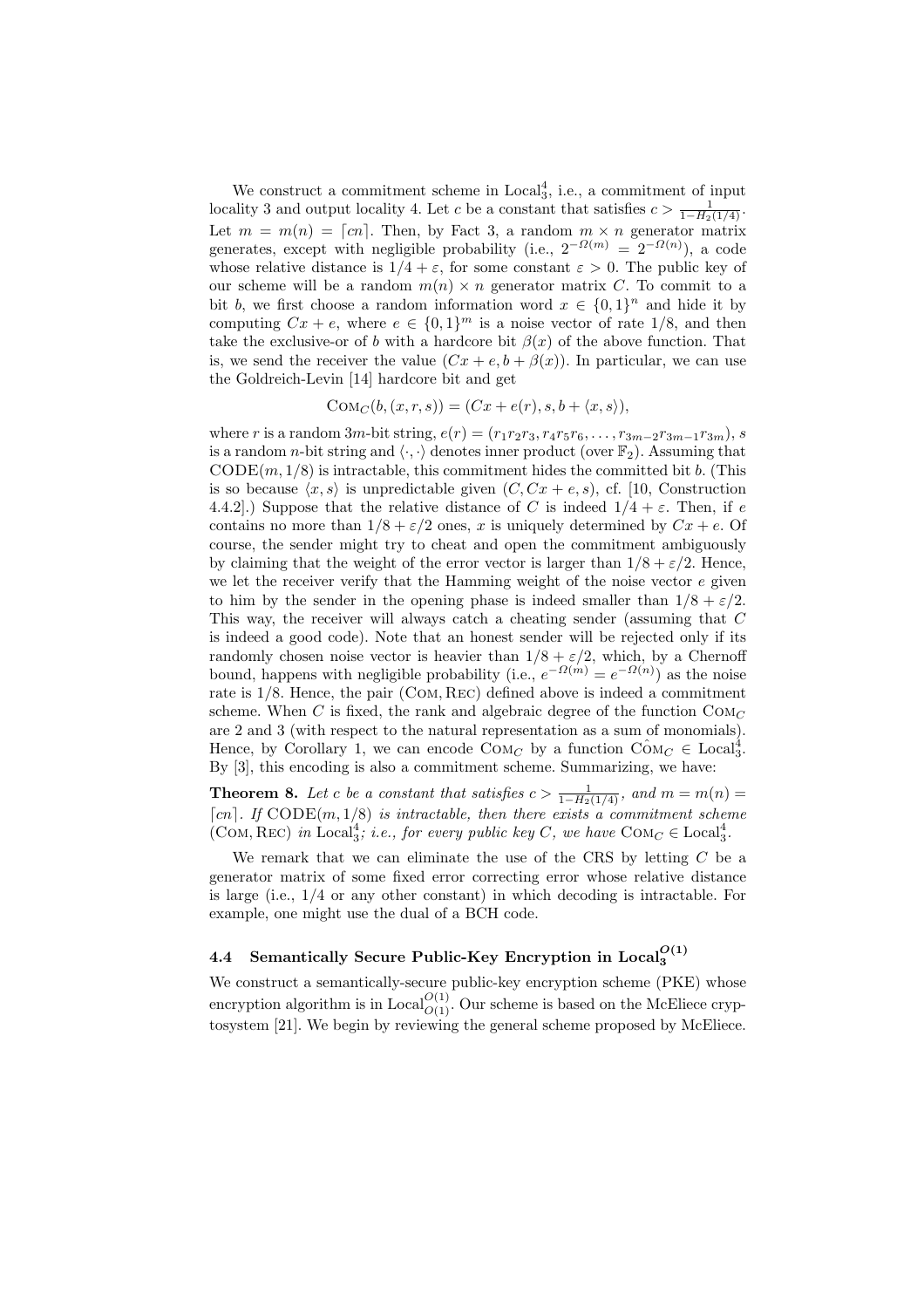- **System parameters:** Let  $m(n) : \mathbb{N} \to \mathbb{N}$ , where  $m(n) > n$ , and  $\mu(n)$ :  $\mathbb{N} \to (0, 1)$ . For every  $n \in \mathbb{N}$ , let  $\mathcal{C}_n$  be a set of generating matrices of  $(m(n), n, 2(\mu(n) + \varepsilon))$  codes that have a (universal) efficient decoding algorithm D that, given a generating matrix from  $\mathcal{C}_n$ , can correct up to  $(\mu(n) + \varepsilon) \cdot m(n)$  errors, where  $\varepsilon > 0$  is some constant. We also assume that there exists an efficient sampling algorithm that samples a generator matrix of a random code from  $C_n$ .
- **Key Generation:** Given a security parameter  $1^n$ , use the sampling algorithm to choose a random code from  $\mathcal{C}_n$  and let C be its generating matrix. Let  $m = m(n)$  and  $\mu = \mu(n)$ . Choose a random  $n \times n$  non-singular matrix S over  $\mathbb{F}_2$ , and a random  $m \times m$  permutation matrix P. Let  $C' = P \cdot C \cdot S$ be the public key and  $P, S, D_C$  be the private key where  $D_C$  is the efficient decoding algorithm of C.
- **Encryption:** To encrypt  $x \in \{0,1\}^n$  compute  $c = C'x + e$  where  $e \in \{0,1\}^m$ is an error vector of noise rate  $\mu$ .
- **Decryption:** To decrypt a ciphertext c, compute  $P^{-1}y = P^{-1}(C'x + e)$  $CSx + P^{-1}e = CSx + e'$  where  $e'$  is a vector whose weight equals to the weight of e (since  $P^{-1}$  is also a permutation matrix). Now, use the decoding algorithm D to recover the information word  $S_x$  (i.e.,  $D(C, C S x + P^{-1} e) =$ Sx). Finally, to get x multiply Sx on the left by  $S^{-1}$ .

By Chernoff bound, the weight of the error vector  $e$  is, except with negligible probability, smaller than  $(\mu + \varepsilon) \cdot m$  and so the decryption algorithm almost never errs.<sup>4</sup> As for the security of the scheme, it is not hard to see that the scheme is not semantically secure. (For example, it is easy to verify that a ciphertext  $c$  is an encryption of a given plaintext x by checking whether the weight of  $c - Cx$ is approximately  $\mu n$ .)

However, the scheme is conjectured to be a one-way cryptosystem; namely, it is widely believed that, for proper choice of parameters, any efficient adversary fails with probability  $1 - \text{neg}(n)$  to recover x from  $(c = C'x + e, C')$  where x is a random  $n$ -bit string.

Suppose that the scheme is indeed one-way with respect to the parameters  $m(n)$ ,  $\mu(n)$  and  $\mathcal{C}_n$ . Then, we can convert it into a semantically secure public-key encryption scheme by extracting a hardcore predicate and xoring it with a 1-bit plaintext b (this transformation is similar to the one used for commitments in the previous section). That is, we encrypt the bit b by the ciphertext  $(C'x +$  $e, s, \langle s, x \rangle + b$ ) where x, s are random n-bit strings, and e is a noise vector of rate  $\mu$ . (Again, we use the Goldreich-Levin hardcore predicate [14].) To decrypt the message, we first compute  $x$ , by invoking the McEliece decryption algorithm, and then compute  $\langle s, x \rangle$  and xor it with the last entry of the ciphertext. We refer to this scheme as the *modified* McEliece public-key encryption scheme. If the McEliece cryptosystem is indeed one-way, then  $\langle s, x \rangle$  is pseudorandom given

<sup>&</sup>lt;sup>4</sup> In fact, we may allow  $\varepsilon$  to decrease with *n*. In such case, we might get a nonnegligible decryption error. This can be fixed (without increasing the rank or the degree of the encryption function) by repeating the encryption with independent fresh randomness. Details omitted.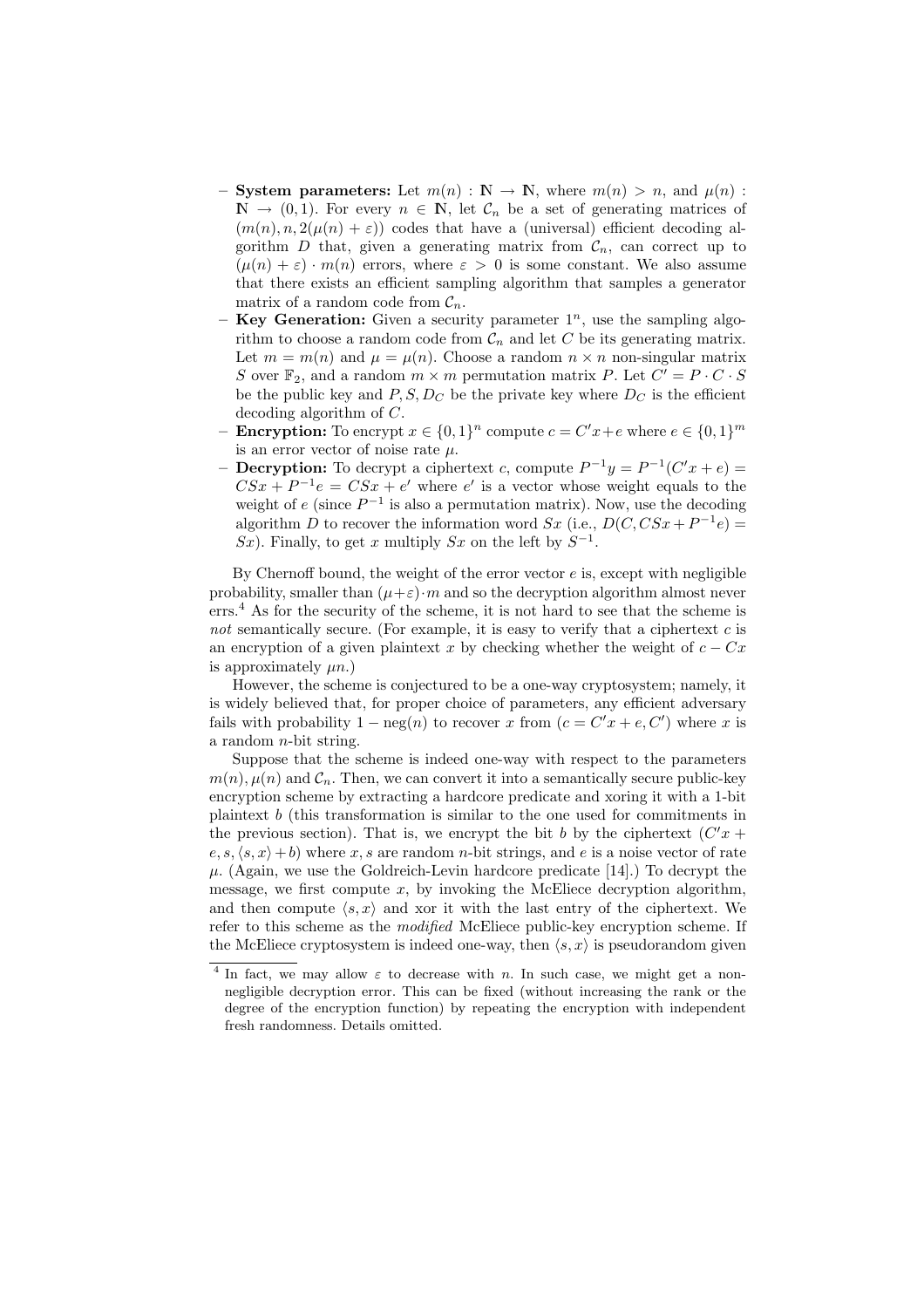$(C', C'x+e, s)$ , and thus the modified McEliece public-key is semantically secure. Formally,

Lemma 5. If the McEliece cryptosystem is one-way with respect to the parameters  $m(n)$ ,  $\mu(n)$  and  $\mathcal{C}_n$ , then the modified McEliece PKE is semantically secure with respect to the same parameters.

The proof of this lemma is essentially the same as the proof of [11, Prop. 5.3.14].

Let  $\mu(n) = 2^{-t(n)}$ . Then, we can sample the noise vector e by using the function  $e(r) = \left( \prod_{j=1}^{t} r_{t \cdot (i-1)+j} \right)$  $\binom{1}{m(n)}$ where r is a  $t(n) \cdot m(n)$  bit string. In this case, we can write the encryption function of the modified McEliece as  $E_{C'}(b,x,r,s) = (C'x + e(r), s, \langle x,s \rangle + b).$ 

The rank of each variable of this function is at most 2, and its algebraic degree is at most  $t(n)$ . Hence, by Corollary 1, we can encode it by a function  $\hat{E} \in \text{Local}_3^{t(n)+1}$ , i.e., the output locality of  $\hat{E}$  is  $t(n) + 1$  and its input locality is 3. In [3, Lem. 7.5] it was shown that randomized encoding preserves the security of PKE. Namely, if  $(G, E, D)$  is a semantically secure PKE then  $(G, \hat{E}, \hat{D})$  is also an encryption scheme where  $\hat{E}$  is an encoding of  $E, \hat{D}(c) = D(B(c))$  and B is the decoder of the encoding. Hence we have,

Theorem 9. If the McEliece cryptosystem is one-way with respect to to the parameters  $m(n)$ ,  $\mu(n) = 2^{-t(n)}$  and  $\mathcal{C}_n$ , then there exists a semantically secure PKE whose encryption algorithm is in  $\text{Local}_3^{t(n)}$ .

The scheme we construct encrypts a single bit, however we can use concatenation to derive a PKE for messages of arbitrary (polynomial) length without increasing the input and output locality. Theorem 9 gives a PKE with constant output locality whenever the noise rate  $\mu$  is constant. Unfortunately, the binary classical Goppa Codes, which are commonly used with the McEliece scheme [21], are known to have an efficient decoding only for subconstant noise rate. Hence, we cannot use them for the purpose of achieving constant output locality and constant input locality simultaneously. Instead, we suggest using algebraic-geometric (AG) codes which generalize the classical Goppa Codes and enjoy an efficient decoding algorithm for constant noise rate. It seems that the use of such codes does not decrease the security of the McEliece cryptosystem [18].

## 5 Negative Results for Cryptographic Primitives

In this section we show that cryptographic tasks which require some form of "non-malleability" cannot be performed by functions with low input locality. This includes MACs, signatures and non-malleable encryption schemes (e.g., CCA2 secure encryptions). We prove our results in the private-key setting (i.e., for MAC and symmetric encryption). This makes them stronger as any construction that gains security in the public-key setting is also secure in the private-key setting.

We will use the following simple observation.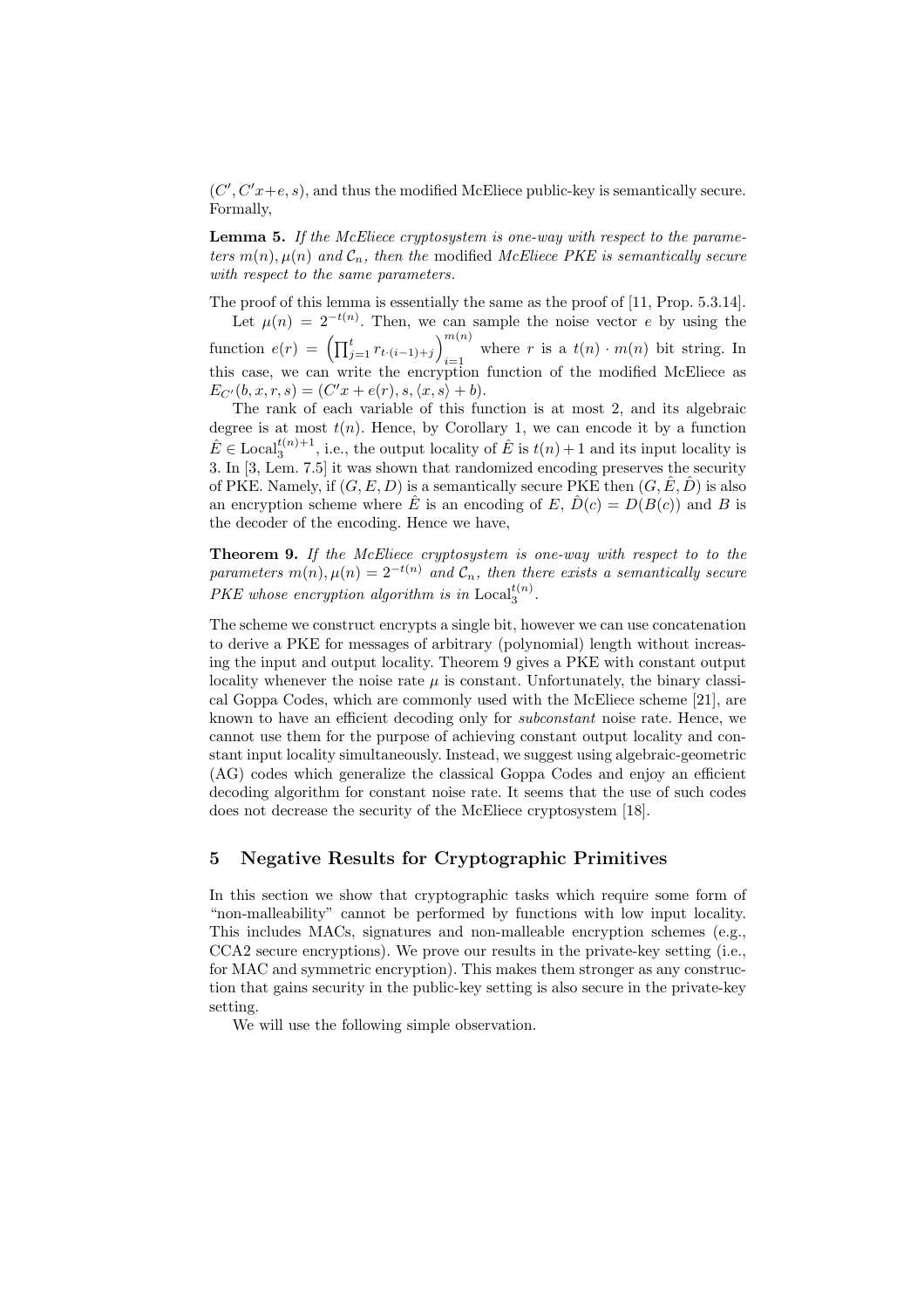**Lemma 6.** Let  $f: \{0,1\}^n \to \{0,1\}^{s(n)}$  be a function in  $\text{Local}_{l(n)}$ . Then, there exist a (probabilistic) polynomial-size circuit family  $\{A_n\}$  such that for every  $x \in \{0,1\}^n$  and  $i \in [n]$ , the output of  $A_n$  on  $(y = f(x), i, 1^n)$  equals, with probability  $2^{-l(n)}$ , to the string  $y' = f(x')$  where x' differs from x only in the *i*-th bit. In particular, when  $l(n) = O(\log(n))$ , the success probability of  $A_n$  is  $1/\text{poly}(n)$ .

*Proof.* Since f is in  $\text{Local}_{l(n)}$ , the input variable  $x_i$  affects at most  $l(n)$  output bits. Hence, y and y' differ in at most  $l(n)$  bits. Thus, we can randomly choose y' from a set of strings whose size is at most  $2^{l(n)}$ . (We assume that the set of output bits which are affected by the *i*-th input bit is hardwired into  $A_n$ .

In the full version we show how to get rid of the non-uniformity when  $f$  is polynomial-time computable. We now sketch the impossibility results.

### 5.1 MACs and Signatures

Let  $(S, V)$  be a MAC scheme, where the randomized signing function  $S(k, \alpha, r)$ computes a signature  $\beta$  on the document  $\alpha$  using the (random and secret) key k and randomness r, and the verification algorithm  $V(k, \alpha, \beta)$  verifies that  $\beta$ is a valid signature on  $\alpha$  using the key k. The scheme is secure (unforgeable) if it is infeasible to forge a signature in a chosen message attack. Namely, any efficient adversary that gets an oracle access to the signing process  $S(s, \cdot)$  fails to produce a valid signature  $\beta$  on a document  $\alpha$  (with respect to the corresponding key k) for which it has not requested a signature from the oracle.<sup>5</sup> The scheme is one-time secure if the adversary is allowed to query the signing oracle only once.

Suppose that the signature function  $S(k, \alpha, r)$  has logarithmic input locality (i.e.,  $S(k, \alpha, r) \in \text{Local}_{O(\log(|k|))})$ ). Then, by Lemma 6, we can break the scheme by transforming, with noticeable probability, a valid pair  $(\alpha, \beta)$  of document and signature into a valid pair  $(\alpha', \beta')$  for which  $\alpha'$  and  $\alpha$  differ in, say, their first bit. Since we used a single oracle call, such a scheme cannot be even one-time secure.

Now, suppose that for each fixed key k the signature function  $S_k(\alpha, r)$  $S(k, \alpha, r)$  has input locality  $\ell(n)$ . In this case we cannot use Lemma 6 directly as we do not know which output bits are affected by the  $i$ -th input bit. When  $\ell(n) = c$  is constant, we can easily overcome this problem. We guess which bits are affected by, say, the first input bit and then guess their value as in Lemma 6. This attack succeeds with probability  $1/(m^c \cdot 2^c) = 1/\text{poly}(n)$  where m is the length of the message (and so is polynomial in  $n$ ). Again, this shows that the scheme is not even one-time secure. To summarize:

**Theorem 10.** Let  $(S, V)$  be a MAC scheme. If  $S(k, \alpha, r) \in Local_{O(log(|k|))}$  or  $S_k(\alpha, r) \in \text{Local}_{O(1)}$  for every k, then the scheme is not one-time secure.

<sup>5</sup> When querying the signing oracle, the adversary chooses only the message and is not allowed to choose the randomness which the oracle uses to produce the signature.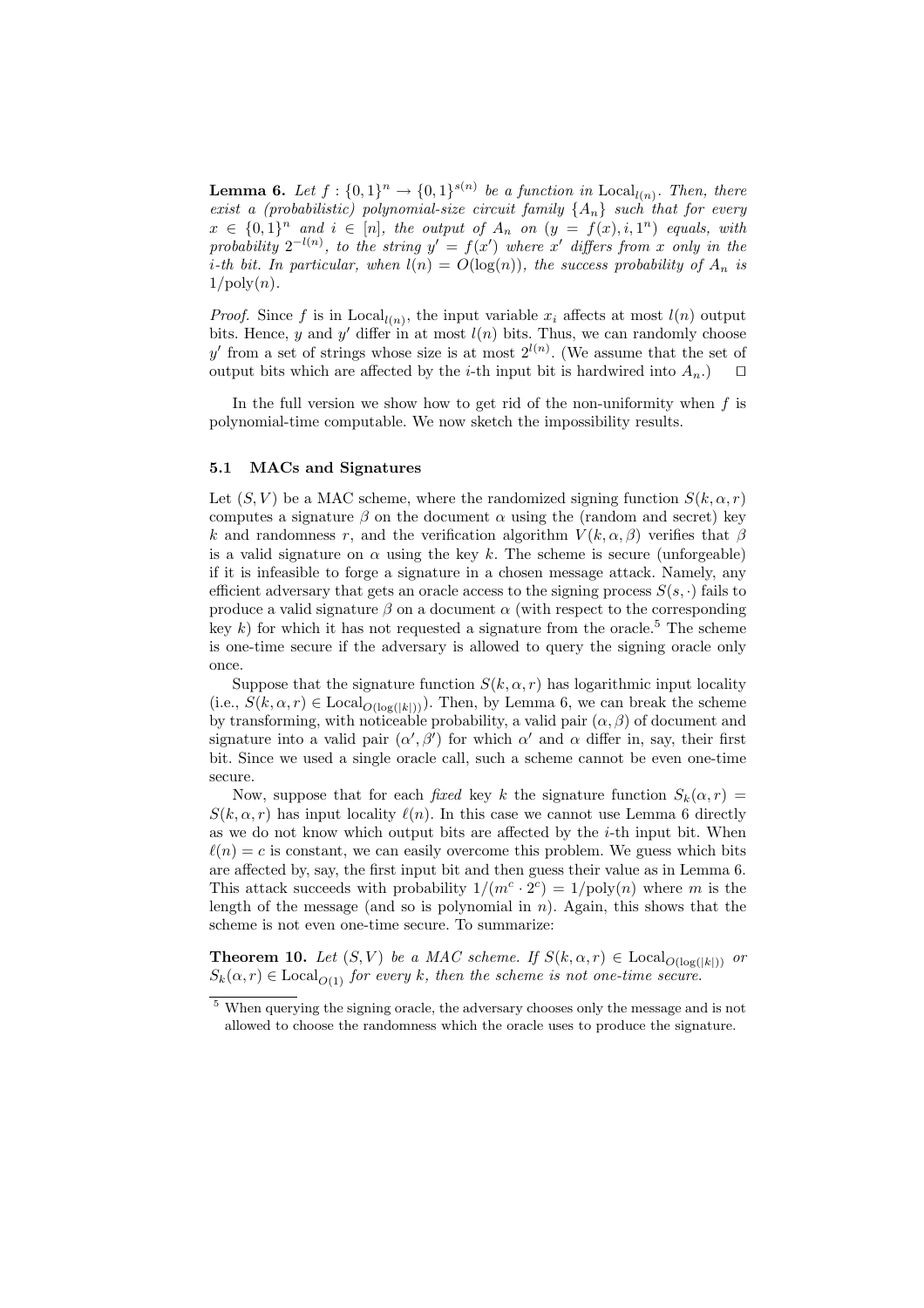#### 5.2 Non-Malleable Encryption

Let  $(E, D)$  be a private-key encryption scheme, where the encryption function  $E(k, m, r)$  computes a ciphertext c encrypting the message m using the (random and secret) key k and randomness r, and the decryption algorithm  $D(k, c, r)$ decrypts the ciphertext  $c$  that was encrypted under the key  $k$ . Roughly speaking, non-malleability of an encryption scheme guarantees that it is infeasible to modify a ciphertext  $c$  into a ciphertext  $c'$  of a message related to the decryption of c. In the full version we prove the following theorem:

**Theorem 11.** Let  $(E, D)$  be a private-key encryption scheme. If  $E(k, m, r) \in$  $\text{Local}_{O(\log(|k|))}$  or  $E_k(m,r) \in \text{Local}_{O(1)}$  for every k, then the scheme is malleable with respect to an adversary that has no access to neither the encryption oracle nor the decryption oracle. If  $(G, E, D)$  is a public-key encryption scheme and  $E_k(m,r) \in Local_{O(\log(|k|))}$  for every k, then the scheme is malleable.

## 6 Negative Results for Randomized Encodings

In the following, we prove some negative results regarding randomized encoding with low input locality. In Section 6.1, we provide a necessary condition for a function to have such an encoding. We use this condition to prove that some simple  $(NC^0)$  functions cannot be encoded by functions having sub-linear input locality (regardless of the complexity of the encoding). This is contrasted with the case of constant output locality, where it is known [17, 3] that every function f can be encoded by a function  $\hat{f}$  whose output locality is 4 (and whose complexity is polynomial in the size of the branching program that computes  $f$ ). In Section 6.2 we show that, although linear functions do admit efficient constantinput encoding, they do not admit an efficient *universal* constant-input encoding. That is, one should use different decoders and simulators for each linear function.

#### 6.1 A Necessary Condition for Encoding with Low Input Locality

Let  $f: \{0,1\}^n \to \{0,1\}^l$  be a function. For a string  $x \in \{0,1\}^n$ , let  $x_{\oplus i}$  denote the string x with the i-th bit flipped. Define an undirected graph  $G_i$  over  $\text{Im}(f)$ such that there is an edge between the strings y and y' if there exists  $x \in \{0,1\}^n$ such that  $f(x) = y$  and  $f(x_{\oplus i}) = y'$ . Let  $\hat{f} : \{0,1\}^n \times \{0,1\}^m \to \{0,1\}^s$  be a (perfectly correct and private) randomized encoding of f with decoder B and simulator S. Let  $t_i$  be the number of output bits in  $\hat{f}$  which are affected by the input variable  $x_i$ . We rely on the following lemma whose proof is omitted and deferred to the full version of this paper.

**Lemma 7.** The size of each connected component of  $G_i$  is at most  $2^{t_i}$ .

We conclude that a function  $f: \{0,1\}^n \to \{0,1\}^l$  can be perfectly encoded by a function  $\hat{f} : \{0,1\}^n \times \{0,1\}^m \to \{0,1\}^s$  in Local<sub>t</sub> only if for every  $1 \leq i \leq n$  the size of the connected components of  $G_i$  is at most  $2^t$ . This shows that even some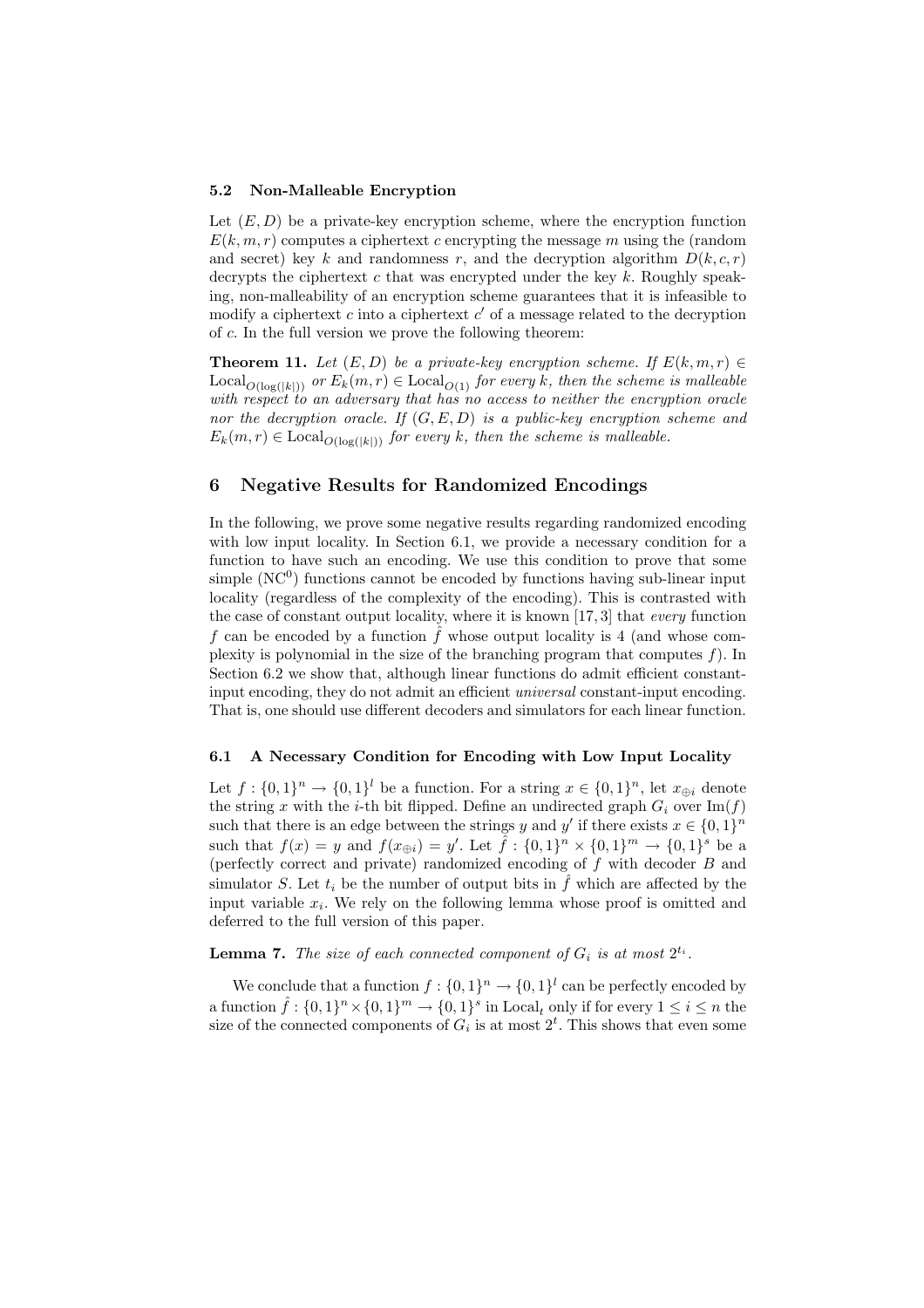very simple functions do not admit an encoding with constant input locality. Consider, for example, the function

$$
f(x_1,...,x_n) = x_1 \cdot (x_2,...,x_n) = (x_1 \cdot x_2, x_1 \cdot x_3,...,x_1 \cdot x_n).
$$

For every  $y \in \text{Im}(f) = \{0,1\}^{n-1}$  it holds that  $f(1, y) = y$  and  $f(0, y) = 0^{n-1}$ . Hence, every vertex in  $G_1$  is a neighbor of  $0^{n-1}$  and the size of the connected component of  $G_1$  is  $2^{n-1}$ . Thus, the input locality of  $x_1$  in any perfect encoding of this function is  $n - 1$ . (Note that this matches the results of Section 3 since  $rank(x_1) = n - 1.$ 

### 6.2 Impossibility of Universal Encoding for Linear Functions

For a class C of functions that map *n*-bits into *l*-bits, we say that C has a universal encoding in the class  $\hat{C}$  if there exists a universal simulator S and a universal decoder B such that, for every function  $f_z \in C$ , there is an encoding  $\hat{f}_z \in \hat{C}$  which is private and correct with respect to the simulator S and the decoder B.

We show that, although linear functions do admit encodings with constant input locality, they do not admit such a universal encoding. Suppose that the class of linear (equivalently affine) functions had a universal encoding with constant input locality. Then, by the results of [3], we would have a one-time secure  $MACS (S, V)$  whose signing algorithm has constant input locality for every fixed key; i.e.,  $S_k(\alpha, r) \in \text{Local}_{O(1)}$  for every fixed key k. However, the results of Section 5.1 rule out the existence of such a scheme. In the full version of this paper, we give a more direct proof to the impossibility of obtaining a universal constant-input encoding for linear functions. This proof is based on the notions presented in Section 6.1.

Acknowledgments. We thank Ronny Roth for helpful discussions.

### References

- 1. M. Alekhnovich. More on average case vs approximation complexity. In Proc. 44th FOCS, pages 298–307, 2003.
- 2. B. Applebaum, Y. Ishai, and E. Kushilevitz. Computationally private randomizing polynomials and their applications. Computional Complexity, 15(2):115–162, 2006.
- 3. B. Applebaum, Y. Ishai, and E. Kushilevitz. Cryptography in  $NC^0$ . SIAM J. Comput., 36(4):845–888, 2006.
- 4. B. Applebaum, Y. Ishai, and E. Kushilevitz. On pseudorandom generators with linear stretch in NC<sup>0</sup>. In *Proc. 10th Random.*, 2006.
- 5. A. Blum, M. Furst, M. Kearns, and R. J. Lipton. Cryptographic primitives based on hard learning problems. In Advances in Cryptology: Proc. of CRYPTO '93, volume 773 of LNCS, pages 278–291, 1994.
- 6. S. A. Cook. The complexity of theorem-proving procedures. In STOC '71: Proceedings of the third annual ACM symposium on Theory of computing, pages 151–158, New York, NY, USA, 1971. ACM Press.